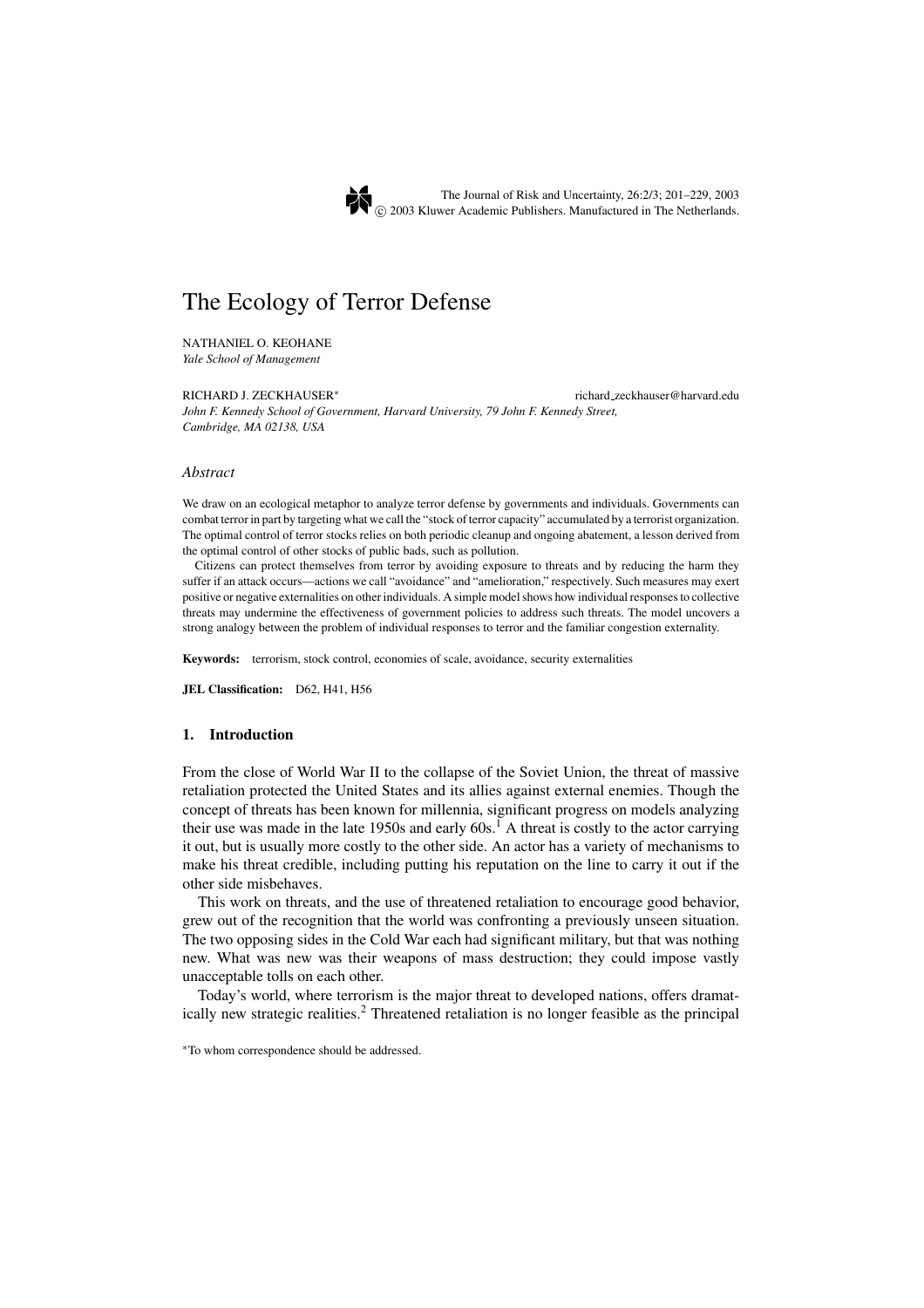mechanism for containing enemies, if those enemies are terrorists. The threatened parties often cannot be found and may possess little in the way of conventional targets to be destroyed. To the extent that terrorists have hard assets (such as training camps, trained personnel, or weapons factories and stores), those assets are primarily a means to foment terror, rather than being valued in themselves. This implies that the threat of widespread asset destruction is unlikely to be a strong deterrent to terror. In the extreme, terrorists may even welcome the martyrdom that would come with death. Hence, we believe that to understand how to cope with terrorism, a new model is required.<sup>3</sup> This paper takes a first step in that direction. It invokes the metaphor of an ecosystem. Two major elements comprise this heuristic metaphor.

First, from a government's perspective, terror can fruitfully be viewed as the product of a "stock" of terror capacity—much as many environmental ills are the product of a stock of pollution. Both stocks produce bads. Of course, the analogy is far from perfect. Most obviously, terrorists are strategic, while natural processes are not.4 In addition, though the output from either stock is uncertain, that from the terror stock is dramatically more so. Nonetheless, the analogy offers some insight into the policies governments can pursue in defending their citizens against terror. Drawing on previous work in the environmental realm, we argue that the optimal counterterrorism policy ought to include efforts aimed at both reducing the flow of new capacity by terrorist organizations and directly reducing the stock of capacity that already exists. Such reductions offer economies of scale over some range, e.g., launching a sufficient operation to wipe out or neutralize some terror organization. The optimal balance to be struck between controlling the flow and controlling the stock will be determined by the relative costs of those measures as well as by how fast the stock of terror is growing.

These efforts aimed at controlling the stock and flow of terror capacity are complemented by two other defensive measures available to governments: *averting actions*, which reduce the likelihood of a terror attack; and *amelioration*, which lessens the damages in the event of an attack. Like a prudent investor, the government should diversify its portfolio by incorporating all of these approaches. In this paper, we discuss all four tools but focus primarily on government efforts that seek to control the stock and flow of terror capacity.

The government takes actions on a public goods scale. In contrast, individual entities have the potential to protect themselves or those with whom they have contractual relationships, but their actions do not affect the terrorist or the terror capacity. Thus building owners can reinforce their structures or inspect visitors. Individuals can refuse to fly, stay away from crowds, or stock their own water supplies.

The second component of the ecological metaphor concerns the efforts of individual entities to defend themselves, much as organisms in an ecosystem struggle for survival but in doing so affect the survival of others. We develop a simple model of a population of individuals who are able (at some cost) to avoid a collective threat from terrorist activity, or to reduce the harm they will suffer given an attack. Such individual precautions have external effects: one person's decision to avoid a terrorist threat—by moving a corporate office to the suburbs, for example, or by avoiding a crowded public space that might be a target of terror—affects the safety of those who remain. This security externality turns out to have the same structure as a congestion externality, with similar implications for policy.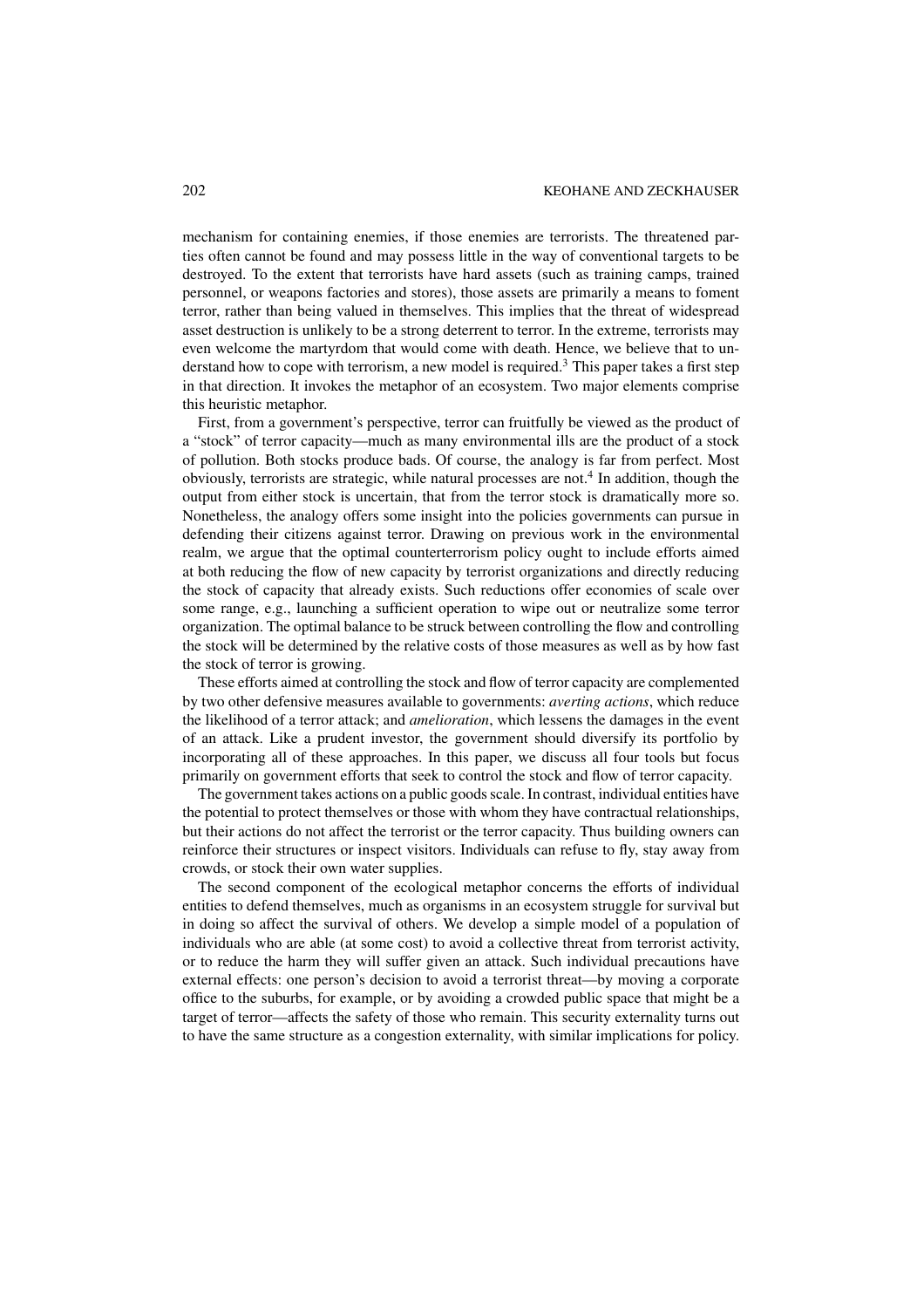A striking conclusion from our model is that individual responses to government policies may undermine the social welfare purposes of those policies.

Our double-edged treatment of terror defense relates to disparate literatures. The model of the control of stocks and flows of terror capacity employs a model originally motivated by stock pollutants and more generally by the management of deteriorating capital stocks (Keohane, Van Roy, and Zeckhauser, 2002, henceforth KVZ). That paper, in turn, builds on a substantial body of work in environmental economics and in operations research, some of which we reference below.

The model of individual precautions against terror, meanwhile, focuses on security externalities generated by individual actions to avoid or diminish the harm from terrorist attacks. As noted in that section, our discussion has natural connections to the literature on crime prevention. Our treatment of individual responses to terror also complements concurrent work by Howard Kunreuther and Geoffrey Heal, who contemplate the externalities of protective measures when risks are interdependent (Heal and Kunreuther, 2002; Kunreuther and Heal, 2002). The security externality they identify results from the structure of relationships among potential victims. In contrast, the externalities we consider are driven by the relationship between the behavior of potential victims and the actions of terrorists. Hence our externalities flow from the strategic nature of the terrorist threat, although we do not need to model the terrorist's actions explicitly to derive the key results.

The next section develops our "capital stock" model of terror and considers the policy portfolio available to governments in defending their citizens against terrorism. Section 3 shifts gears to consider the efforts of individual agents to protect themselves from attack. Section 4 concludes. Throughout the paper, our discussion emphasizes the frameworks for considering terror defense; mathematical details are kept to a minimum or referenced from other works.

## **2. Controlling the "stock" of terror**

In this section we propose a framework for considering policies by governments to defend their citizens against terror threats and particularly to reduce the effectiveness of terrorist organizations. We first develop this framework in conceptual terms and describe the control portfolio available to governments. We then focus on one aspect of that policy portfolio: namely, attempts to influence the stock of terror capacity, whether by reducing the stock directly or by curbing the flow. We sketch a model that seeks to capture major features of the problem facing governments, and draw out and discuss the key results.

## *2.1. The stock of terror capacity*

The success of a terrorist organization in making threats and carrying out attacks depends critically on the resources it accumulates to support its cause: a network of supporters; financial capital; weapons, explosives, and materiel; destructive know-how; a communications network; the tacit approval or even active encouragement of a state or states; trained personnel; and a sufficient number of willing recruits willing to risk prison or death. We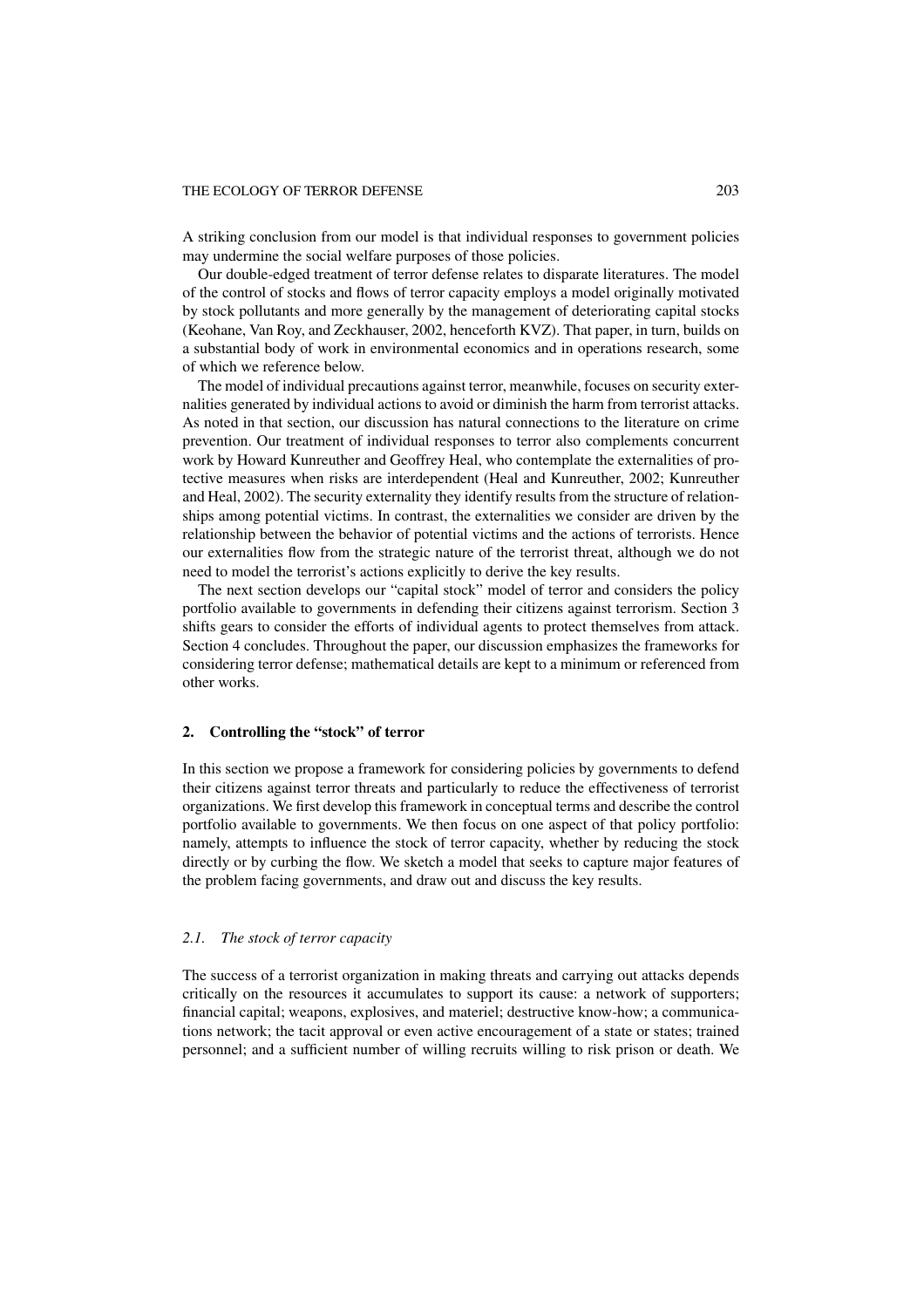refer to these accumulated resources as the "stock of capacity" available to a terrorist organization. The mix of resources may vary greatly from organization to organization, but some accumulated capacity is essential for terror activity.<sup>5</sup> Note that this concept of capacity includes not just physical and monetary resources but also intangible assets such as the psychological support of the "man in the street." The effectiveness of organizations such as the IRA or Hamas depends greatly on the popular support they enjoy; as that popular backing wanes, as the IRA's appears to have done in the years leading up to the Northern Ireland peace accord, the ability of militant organizations to sustain terror campaigns falls dramatically.

In contemplating terror *defense*—as opposed to retaliation—what matters is some measure of the *expected* damage or social loss from terrorist activity, in advance of actual attacks. Even immediately after an attack takes place, defensive actions are driven by the desire to limit the threat of future damage.<sup>6</sup> Moreover, the success and even the scale of an attack are often unknown *ex ante*—even by the terrorists themselves.<sup>7</sup> In this light, a terrorist organization's stock of capacity can usefully be viewed as an accumulation of the *potential* to plan and carry out terror attacks.

Given such uncertainties, the per-period loss from a particular stock of capital will have a probability distribution. For our purposes, a sufficient statistic for that distribution is its certainty equivalent (CE). We assume, as is conventional, that period utilities are separable, and additive on a discounted basis. Moreover, we assume that the expected scale and damage from such attacks increases with the organization's resources, at an increasing rate. Thus, if we denote the stock of terror capital as *S*, and the certainty equivalent loss as  $x = L(S)$ , we have  $L' > 0$  and  $L'' > 0$ . We take  $L(S)$  as the natural "objective function" that governments seek to minimize.<sup>8</sup>

Terror capabilities are not neatly tallied in units such as dollars or trained operatives. Even if some absolute metric were found for terror stock, we believe that our convex functional form assumption for expected losses would apply: i.e., that no rescaling would be necessary.<sup>9</sup> As a terrorist organization continues to accumulate resources and support, the threat is likely to grow even more quickly than the organization's resources, at least until losses become monumental. Even if Al Qaeda's resources and capabilities rose substantially between the 1998 embassy bombings in East Africa and the attack on the World Trade Center and Pentagon three and a half years later, that increase was dwarfed by the enormous increase in the resulting devastation. While the damages from a bioterror attack could conceivably be an order of magnitude greater than the September 11th attack, the required increase in terror *capacity* is probably much smaller, as suggested by the recent evidence that Al Qaeda had made some progress towards obtaining chemical, biological, and conceivably even nuclear weapons.

## *2.2. The control portfolio*

A state can defend its citizens against terrorism in four fundamental ways.<sup>10</sup> First, it can reduce the stock of terror capital directly. The most obvious form of stock control is military action directed against the terrorist organization or the states that support them. Prominent examples include invading Afghanistan to disrupt Al Qaeda and overthrow the Taliban,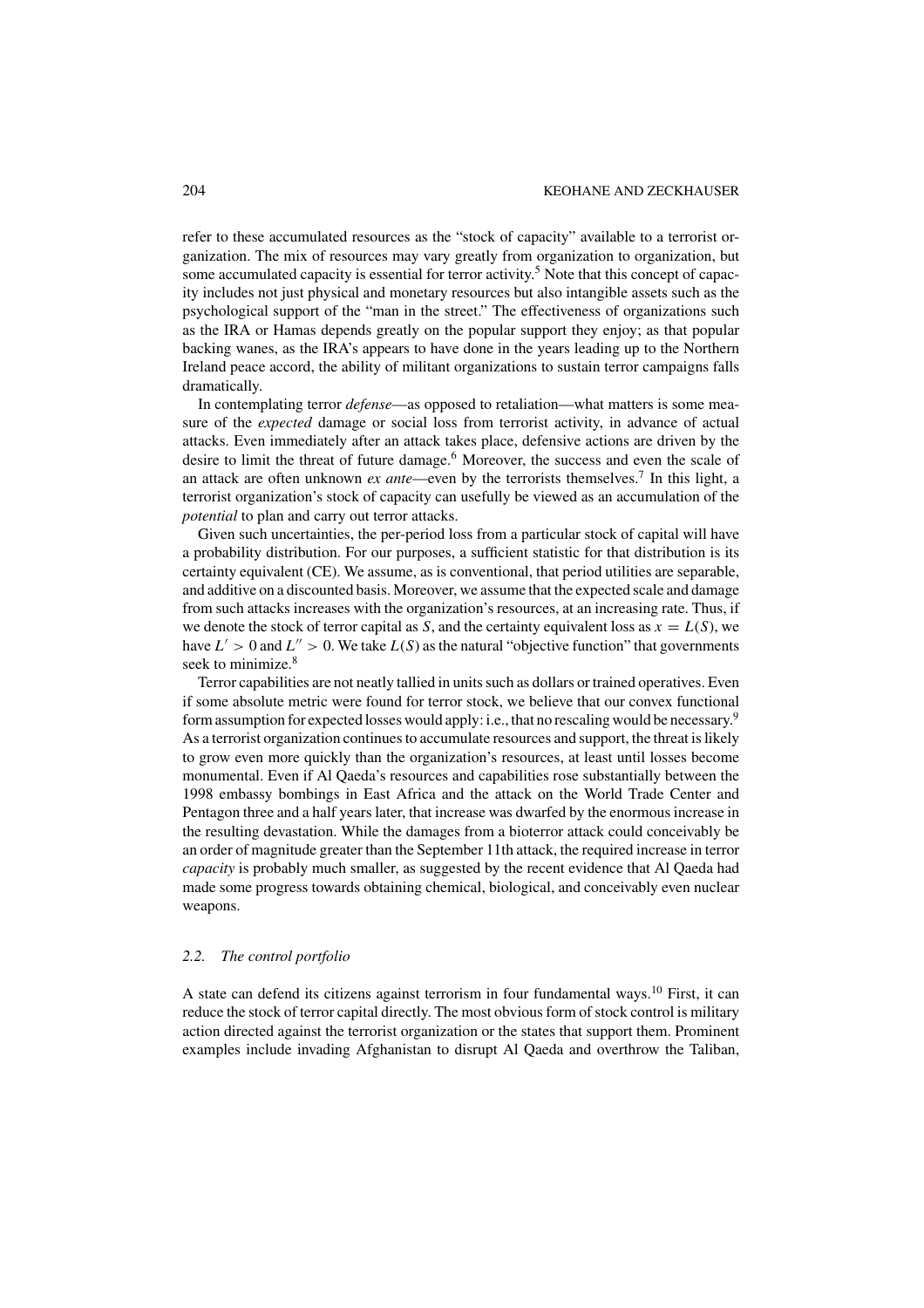rolling tanks into West Bank cities to destroy explosives laboratories, and assassinating terrorist leaders. Stock control need not involve military action. For example, construction of a wall or barrier along the West Bank, sharply limiting the capabilities of terrorists to carry out attacks within Israel, could be considered stock control.

Second, a state can curb the net flow of capacity into the terrorist organization. Identifying so-called "charitable organizations" with ties to terrorist groups and applying diplomatic pressure to state sponsors can cut off the flow of funds. Intercepting weapons shipments, such as Israel's seizure of the *Karine A* in the Red Sea in January 2002, reduces the flow of materiel. Using propaganda to counter prevailing negative images of the United States—for example, broadcasting Arab-language pro-American cable television coverage of events in the Middle East—attempts to slow the accumulation of new recruits to the cause and perhaps even drain popular support for terror (i.e., not just slow the inflow of recruits but also hasten the outflow). Flow control might also consist of measures aimed directly at countering attempts by supporters of terrorist groups to attract new recruits. For example, tearing down the houses of relatives of terrorists might reduce the inflow of new volunteers—the mirror image of the practice (employed by Iraq and other terror supporters) of paying cash awards to families of "martyrs." Most importantly, flow control encompasses projects aimed at education, economic development, and political openness, on the grounds that such aid will alleviate poverty and promote democracy, thus helping to eliminate support for radical groups such as terrorist organizations.

Both stock and flow control are aimed at reducing the potential or capacity of a terrorist organization to carry out attacks. Government defenses against terror can also more directly confront the likelihood of particular types of attack. To diminish the probability of a successful airplane hijacking, governments may require airplanes to X-ray baggage, impose more stringent identification requirements on passengers and subject them to more thorough searches, and so on. At a broader level, states can seek to reduce the likelihood of successful terror attack by tightening border controls. We call such actions "averting actions:" they aim to thwart attacks and thus reduce the terrorists' probability of success without affecting the terrorist organization's underlying capacity for terror. Averting actions may even include appeasement of terrorist groups or their fanatical supporters, the strategy followed by Saudi Arabia.

Finally, government policies can prepare for attacks when they come, to decrease the damages associated with a successful attack.<sup>11</sup> We call this category of approaches "amelioration." Advance preparation for emergency response—clarifying chains of command, identifying evacuation routes, and so on—constitutes amelioration. Other examples include stockpiling Cipro as a safeguard against anthrax attacks and inoculating health care workers against smallpox. An excellent analysis of what we refer to as amelioration is provided by Kaplan, Craft, and Wein (2002) in the context of a smallpox attack. They demonstrate the importance of choosing the right amelioration measure: mass vaccination immediately following a smallpox attack would likely result in far fewer deaths than would a targeted "ring vaccination" program of the kind used to combat natural outbreaks in the past. Such a mass vaccination program would require considerable advance preparation and hence exemplifies amelioration efforts.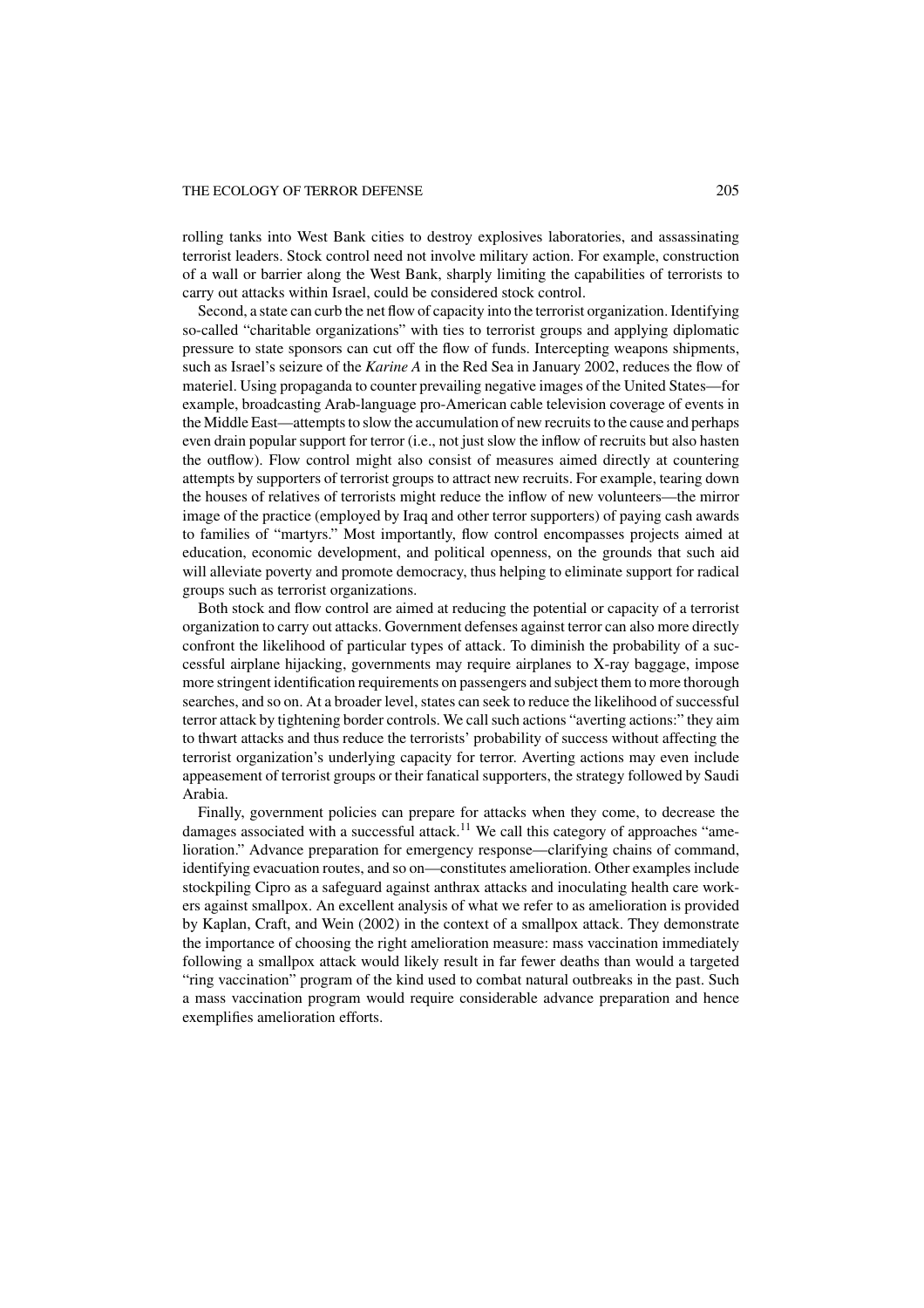| <b>Stock reduction</b> | Arrest Al Qaeda operatives overseas<br>Attack Taliban and Al Qaeda in Afghanistan |
|------------------------|-----------------------------------------------------------------------------------|
| Flow control           | Freeze assets of terror-supporting charities<br>Build schools in Pakistan         |
| Averting actions       | Tighten airport security<br>Improve border controls                               |
| Amelioration           | Prepare mass smallpox vaccination program<br>Stockpile Cipro                      |

*Figure 1*. Policy portfolio of government defenses against terror: illustrations from the case of combatting the threat from Al Qaeda.

These components of the government's "control portfolio" are illustrated in Figure 1, using the example of defending against attacks by Al Qaeda. Of course, these various components of the control portfolio are closely linked. Ameliorating the effects of a particular kind of attack diminishes the overall terror threat. For example, smallpox vaccination obviously reduces a population's vulnerability to a smallpox attack, and hence lowers somewhat the social loss or disutility associated with a terrorist organization's stock of capacity. Moreover, the potential scope of damage may enter into the terrorist's choice of target or decision of whether or not to attack. Terrorists are strategic opponents. If the target vaccinates for smallpox, terrorists may choose another means, perhaps raising the chances of an anthrax attack. Strong border controls might lead them to attack another nation.

Averting actions and amelioration affect the threat from terror, but not the underlying capacity. We now turn to a more detailed consideration of controls that aim directly at the capabilities of terrorists to plan and carry out attacks.

# *2.3. Controlling stocks and flows*

To analyze the optimal policies towards terror stocks, we draw on the model developed in KVZ to study the control of environmental problems. That paper considers environmental quality as a stock subject to a flow of deterioration, and explores the optimal balance between controlling the flow (e.g., abating carbon dioxide emissions into the atmosphere, or curbing the rate of decline of an endangered species) and controlling the stock (e.g., removing accumulated carbon dioxide from the atmosphere, or restoring the population of the species). Framing terrorism as the product of a stock of terror capacity, we can employ the spirit of that model to explore how terror defense should trade off stock-control efforts versus flow-control efforts.

*2.3.1. A model of the control of the terror stock.* We start by assuming that over the long run the stock of terror capacity is growing, but that it fluctuates essentially randomly in the short term. For example, the long-term growth of Islamist terror groups is fueled by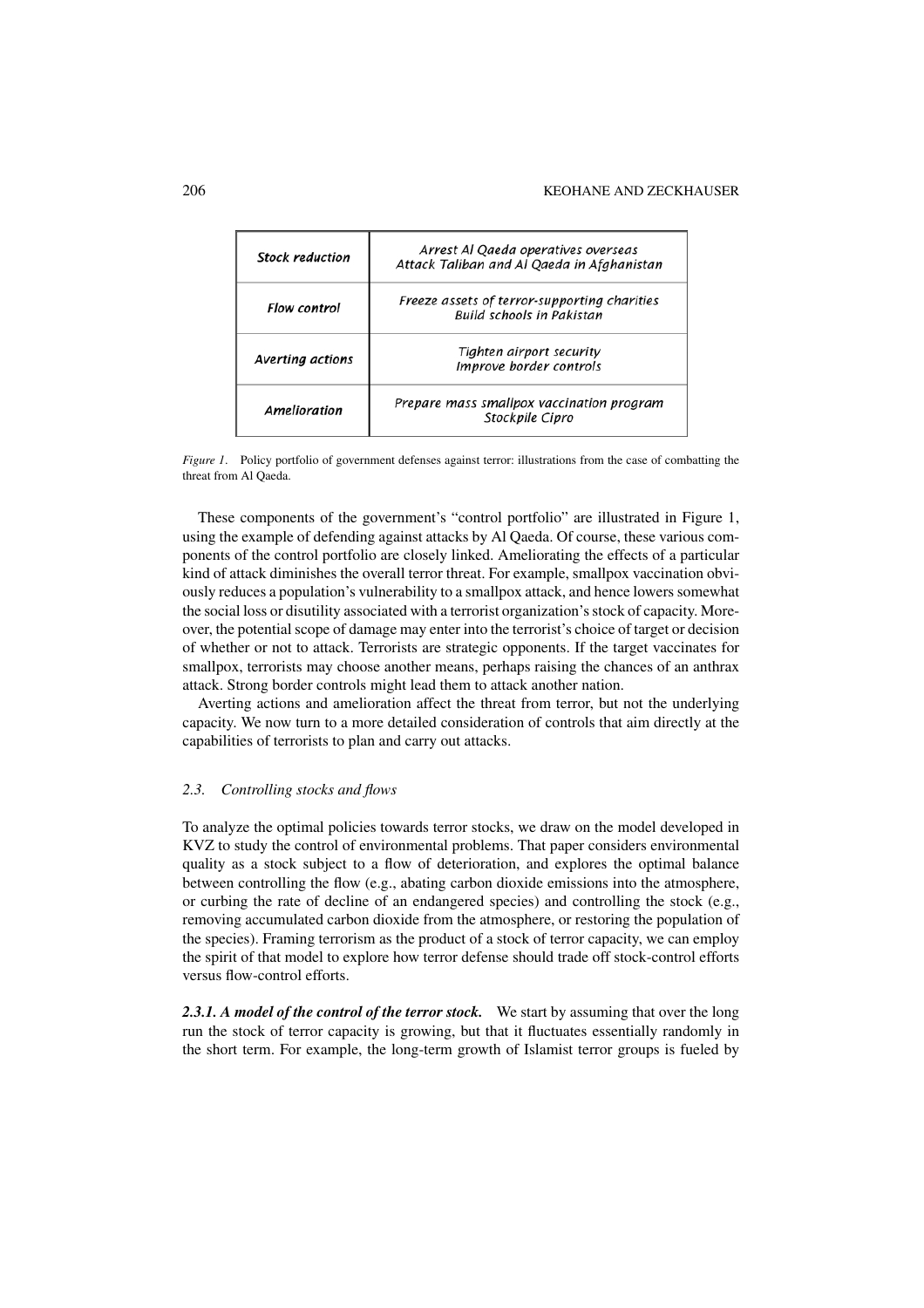underlying factors such as the political and economic conditions in Arab countries and the history of United States involvement in the Middle East. In the short run, however, a terror organization's ability to plan and carry out attacks may be influenced by shifts in public opinion, the capture or escape of a key operative, the ebb and flow of recruitment efforts, and so on.

In formal terms, we assume that absent defensive efforts to control stocks or flows, the stock of terror capacity *S* follows a Brownian motion with a positive drift rate  $\mu$ . Here  $\mu$ captures the rate of "natural" increase of terror capacity—the rate at which the terrorist organization's capital stock will grow (from new recruits, financial contributions, expertise, and so on) in the absence of any government intervention. We emphasize that  $\mu$  is assumed to be positive: we are considering a situation in which the terrorist organization, if left unchallenged, will accumulate resources and capacity over time.

We shall consider two types of government policies: reducing the stock (alternatively, "restoring" the stock to its initial low level), and curbing the flow. The technologies for these two types of "cleaning up the terror stock" differ in important ways. Reductions of the stock are assumed to exhibit economies of scale, so that the costs of restoration depend little on the starting point. For simplicity, we take the cost of stock reduction or "restoration" to be constant, denoted by *C*; but our results are robust to other forms of the cost function with sufficient economies of scale.

For example, launching an attack on Al Qaeda redoubts in Afghanistan involves enormous fixed costs of mobilizing troops and equipment, constructing bases in the field, and so on. The cost of a dozen bombing runs may be half as much as the cost of several hundred. Once an invasion is launched, the incremental costs of scouring another suspected terrorist camp or hideout are small relative to the overall costs of the operation. As an extreme example, the cost of building a wall along national borders to keep terrorists out is the same whether one terrorist or one hundred are prevented from entering.

Fixed costs may also arise from political or institutional factors. Any significant military action, for example, may require assembling a coalition of allies—whether it is an airstrike or a ground invasion that is proposed. Similarly, the diplomatic repercussions of invasion may be relatively insensitive to the extent of the action. The chorus of condemnations of an Israeli counterattack against Palestinian forces has been broadly similar, regardless of whether those actions have taken the form of a targeted assassination of a militant leader, a missile strike on apartment buildings, or full-blown tank movements leading to block-byblock fighting.

Curbing the net flow of new capacity, on the other hand, is assumed to be subject to increasing marginal costs. Discrete measures to curb will be taken sequentially, starting with those that promise the highest net benefits. For example, intercepting large weapons shipments and substantial asset transfers will be relatively inexpensive compared to the costs of ensuring that no weapons or finances reach a terrorist organization. Similarly, any attempt at reducing recruitment must deal with the distribution of potential recruits. Dissuading marginal recruits from joining Al Qaeda is likely to be much easier than discouraging diehards who are already radicalized.12

Increasing marginal costs are also likely to apply to attempts at undermining popular support for terrorism. Pro-American radio or cable television broadcasts are likely to be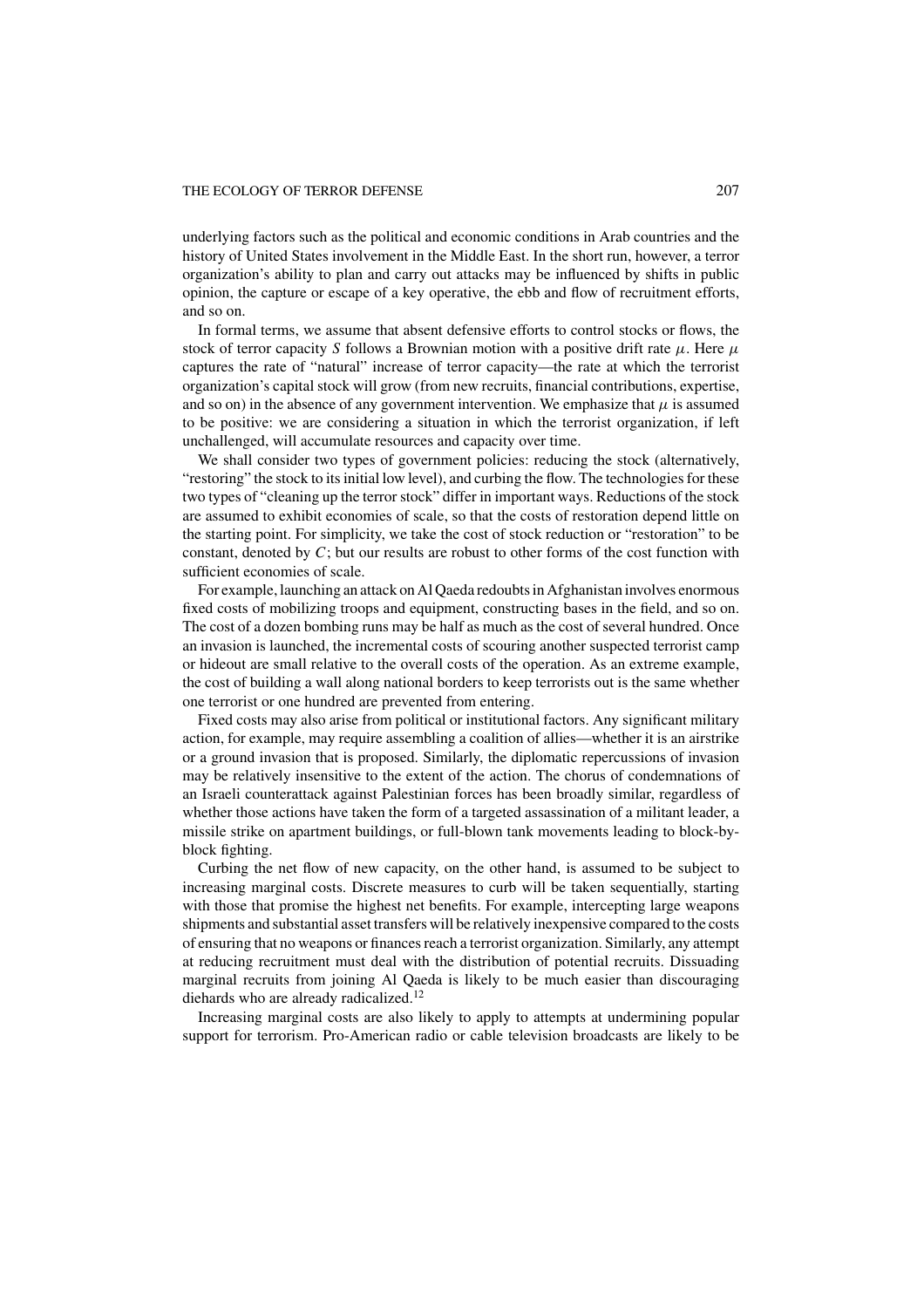a relatively cheap means of propaganda, but will have limited effectiveness. Persuading moderate Muslim clerics to speak out against terror would be more effective, but would also require a much more concerted (and expensive) effort. Winning over a large fraction of the population would likely require substantial, long-term investments in schools and infrastructure. In cases such as these, where the measures have variable scale, each measure will be pushed until the returns at the margin are equalized.

In formal terms, let  $q$  denote the efforts to abate the flow of new capacity. The costs of such efforts are given by  $c(q)$ , where  $c'(q) > 0$  and  $c''(q) > 0$ . The net growth in terror capacity over time *dt*, given government action *q*, is then  $(\mu - q)dt$ . Hence the change in the stock *S* over a time interval *dt* is  $dS = (\mu - q)dt + \sigma dw$ , where *dw* follows a standard Brownian motion.

*2.3.2. The optimal mix of stock and flow controls.* This basic model corresponds closely to the model of stocks and flows examined in KVZ, and hence we can immediately apply many of the results in that paper to the current context. We shall outline the model and provide intuition, but refer readers to KVZ for elaborations and proofs.

First, the optimal policy will involve both stock and flow controls. Reductions in the stock follow a "threshold" policy: once the stock reaches or exceeds a certain "trigger level," it is optimal to reduce it to a much lower level, denoted *S*. <sup>13</sup> This result is intuitive: the economies of scale in reducing the stock make it optimal to do so only periodically. It brings to mind the well-known (*s*, *S*) model of inventory management, in which the optimal policy in the face of stochastic demand for a product is to replenish inventory up to a level given by *S* every time it falls to (or below) *s* (Arrow, Harris, and Marschak, 1951; Scarf, 1960).<sup>14</sup>

The optimal level of flow control, meanwhile, varies with the stock. As the stock increases at first, the optimal abatement rate increases as well. At some point, however, optimal flow control slows down, and less and less abatement is done as the stock continues to grow. The intuition is that optimal abatement at any given point in time equates the marginal benefits (given the current stock level) with the marginal cost. While the marginal cost of abatement depends only on how much abatement is done, the marginal benefits vary with the stock. When the stock is small, marginal benefits of abatement rise as the stock increases, because the social loss function increases at a faster rate as the stock increases. As the stock nears the trigger level, however, restoration becomes imminent. Hence additions to the stock are likely to be very short-lived, and the gains from curbing the flow are reduced.

The form of the optimal flow-control policy is illustrated by Figure 2, which shows the optimal abatement rate in the case of a quadratic cost function and exponential utility. Although the specific parameters used for that figure are arbitrary,<sup>15</sup> they offer some insight into how the optimal policy might play out in the real world. In the simulation depicted in Figure 2, the destination for stock reduction  $S$  was assumed to equal 250. The drift rate was set at 1.5. Thus if we interpret the length of the time period *dt* as one week, this figure corresponds to a model in which stock reduction lowers terror capacity to the level it would reach in a little over three years (in expectation) if left unabated. The optimal policy, given these parameters, is to curb the growth of the stock somewhat, but never fully offset it in expectation: the optimal rate of flow control always lies below the drift rate (represented by the dotted line in the figure). Stock reduction occurs optimally when the terror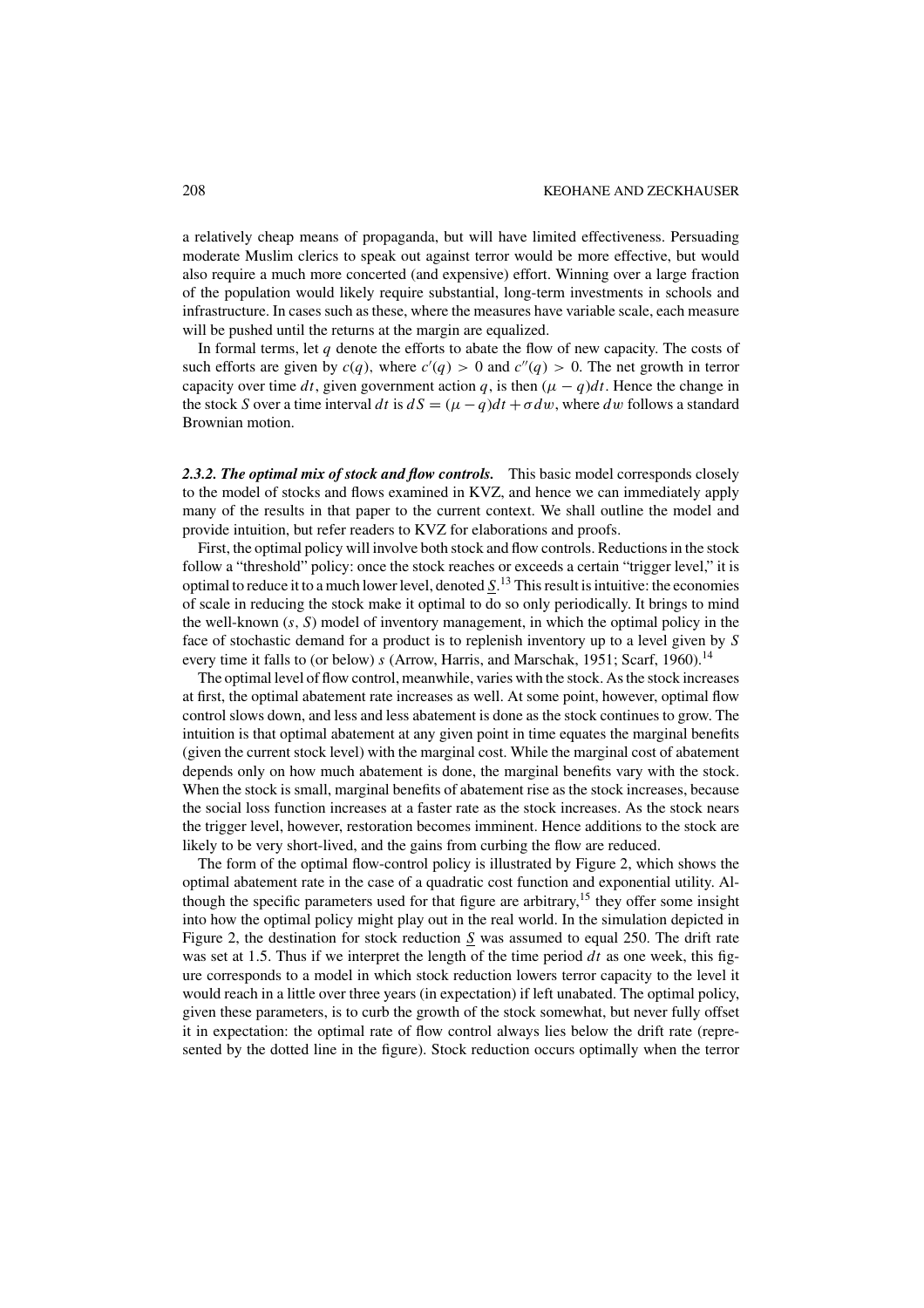

*Figure 2*. Optimal abatement policy as a function of the terror stock.

stock rises to approximately 500—that is, roughly twice the level to which it returns with restoration.

The exact abatement path and the optimal trigger for stock reduction depend in natural ways on the key parameters of the model. As the rate of "natural" stock growth  $\mu$  increases, abatement becomes less important relative to stock reduction. This is illustrated by Figure 3, which shows the fraction of the flow abated as a function of the terror stock, for three flow rates. (The other parameters of the model remain the same.) Intuitively, the cost of periodically reducing the stock decreases relative to the cost of managing the flow.

Recall that optimal flow control initially increases with the stock. For low drift rates, optimal abatement eventually offsets the expected flow, so that the optimal policy maintains an equilibrium level of the stock in expectation. In Figure 3, this "expectation equilibrium" is located where the rising abatement path meets the horizontal line representing the drift rate. To the left of this point, abatement is less than expected flow, so the stock continues to grow in expectation. To the right of the point, in the range where the abatement path lies above the horizontal line, the expected net growth in the terror stock is *negative*, pushing the stock back towards the equilibrium. In such a situation, restoration only becomes part of the optimal policy when there is a large stochastic increase in the stock level.

For higher drift rates, on the other hand, fully offsetting the average drift is too costly. Instead, the optimal policy involves periodic reductions of the stock along with some control of the flow. As the drift rate increases further, the optimal policy involves abatement, and more and more frequent (in expectation, at least) restoration.

An important implication of these results is that the optimal policy does not in general involve a "target" level of the stock. Rather, if the average flow of new capacity is too high to be offset by government abatement policies, then the stock will tend to increase over time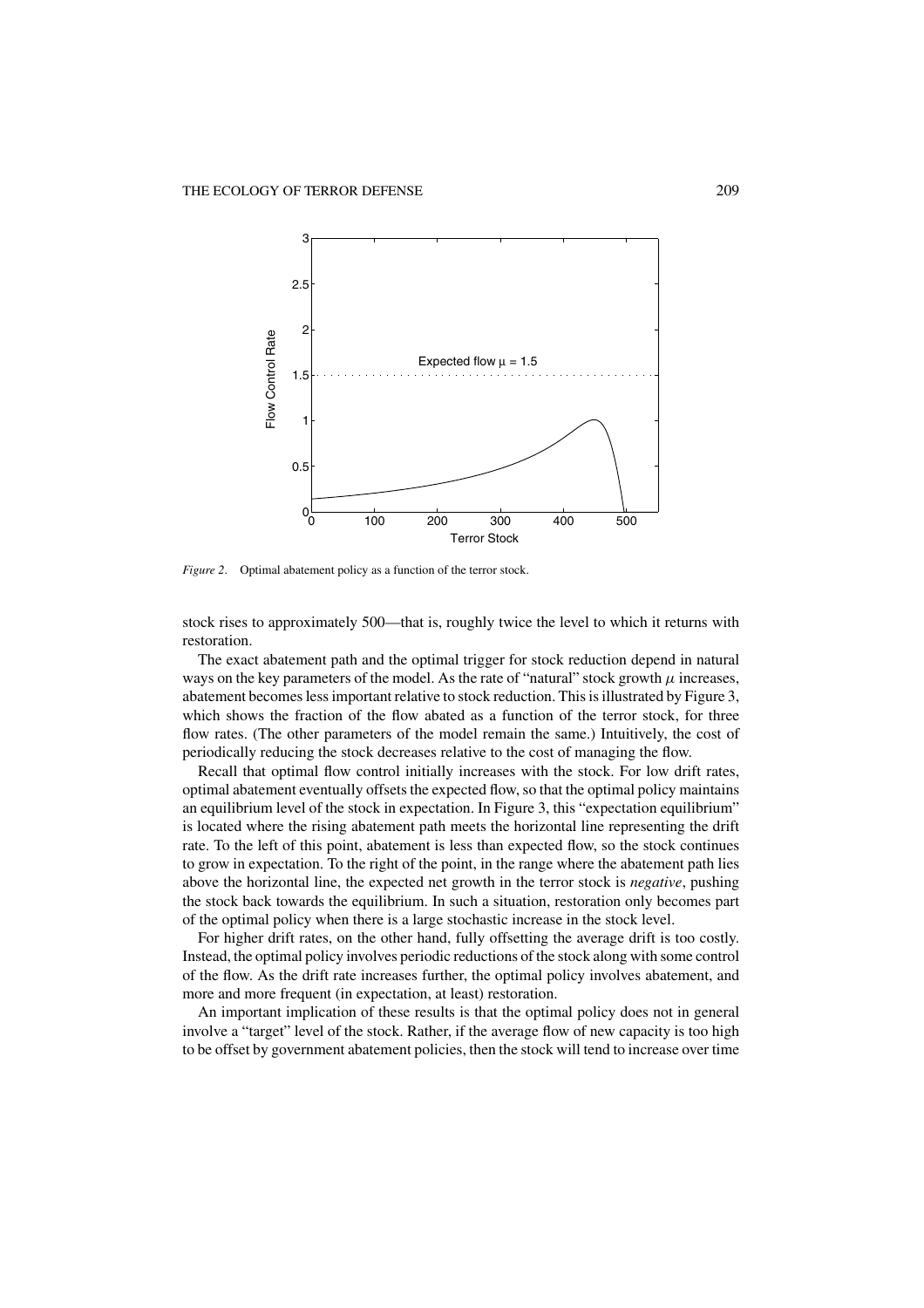

*Figure 3.* Fraction of the flow abated as a function of the terror stock, for three flow rates.

under the optimal policy, with a corresponding increase in the certainty equivalent losses associated with the terror stock. When the stock reaches the trigger level, a major effort is undertaken to curtail it. This jerky policy capitalizes on the economies of scale in cleaning up the stock of terror.

Moreover, as Figure 3 demonstrates, a relatively modest increase in the rate at which the terror stock grows can have substantial effects on the optimal policy. In terms of the simulations depicted here, a three-fold increase (from  $\mu = 1.0$  to  $\mu = 3.0$ ) shifts the optimal policy from one centered around an "expectation equilibrium" to one characterized almost solely by periodic restoration.

Figure 4 illustrates the steady-state distributions of the stock level under the same three flow rates. When flows are relatively high, the stock will increase steadily between periodic cleanups. Hence the distribution of states approaches a uniform distribution, with all states between the cleaned-up level and the trigger equally frequent in expectation. Only if flows are relatively low will the stock tend to stabilize around some level; and even then, a sudden increase in the stock may lead to restoration.

As the cost of restoration *C* increases, the trigger stock level increases as well. This result is intuitive, but it has an especially important implication in a model of terror stocks. As noted above, political costs (in the form of diplomatic sanctions or the costs of assembling a coalition) may be an important component of the cost of stock reductions. These political costs are likely to be highly sensitive to the incidence of terror attacks. Al Qaeda's stock of terror capacity was presumably not much different in April 2001 than in October later that year; but the costs of launching an invasion against Afghanistan were much lower in the aftermath of September 11th.

If such feedback effects exist—i.e., terror attacks reduce the costs of controlling the stock—then the use of terror will undermine itself. An interesting question is where the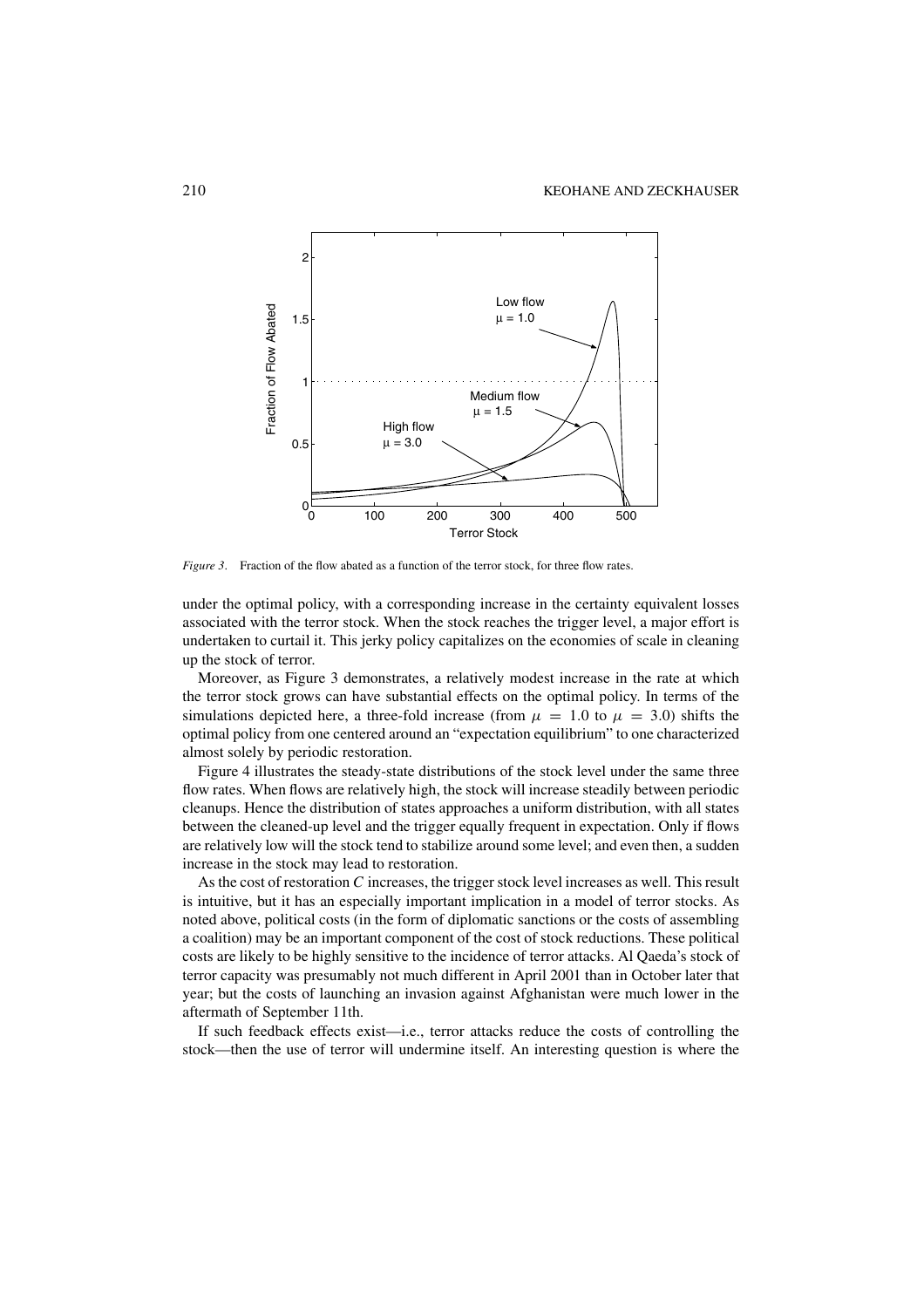

*Figure 4.* Frequency distributions of terror stocks (states) under optimal policies for three flow rates. (Note that the horizontal scale is truncated at 200.)

threshold lies for such feedback effects to kick in. For example, apparently neither the 1998 bombings of American embassies in Nairobi and Dar es Salaam, nor the subsequent attack on the U.S.S. Cole were enough to bring the costs of a response down sufficiently to support a sustained attempt at reducing the stock.

## *2.4. Key implications of stock-and-flow model*

Our model of government responses to terror focuses on the underlying stock of capacity that gives rise to terror incidents, rather than on those incidents themselves. If economies of scale prevail in reducing the terror stock, as we argue is likely, then a government's best response to the threat posed by terrorists is not to seek to maintain some "manageable" level of terror activity. Nor is the best policy one that aims to destroy terror organizations with one blow. Rather, the optimal policy involves ongoing attempts to staunch the growth in the terror stock, punctuated by periodic reductions in the stock itself. The recurrent and even jerky nature of such a policy represents a fundamental break from the conventional approach to waging war, despite the frequent use of the war metaphor to describe the fight against terror.

## **3. Individual responses to terror**

We have considered the responses to terror that could be undertaken by a centralized entity, presumably a state or alliance of states.<sup>16</sup> We now shift our perspective to consider how individual agents, such as citizens or firms, respond to threats of terror. Clearly these agents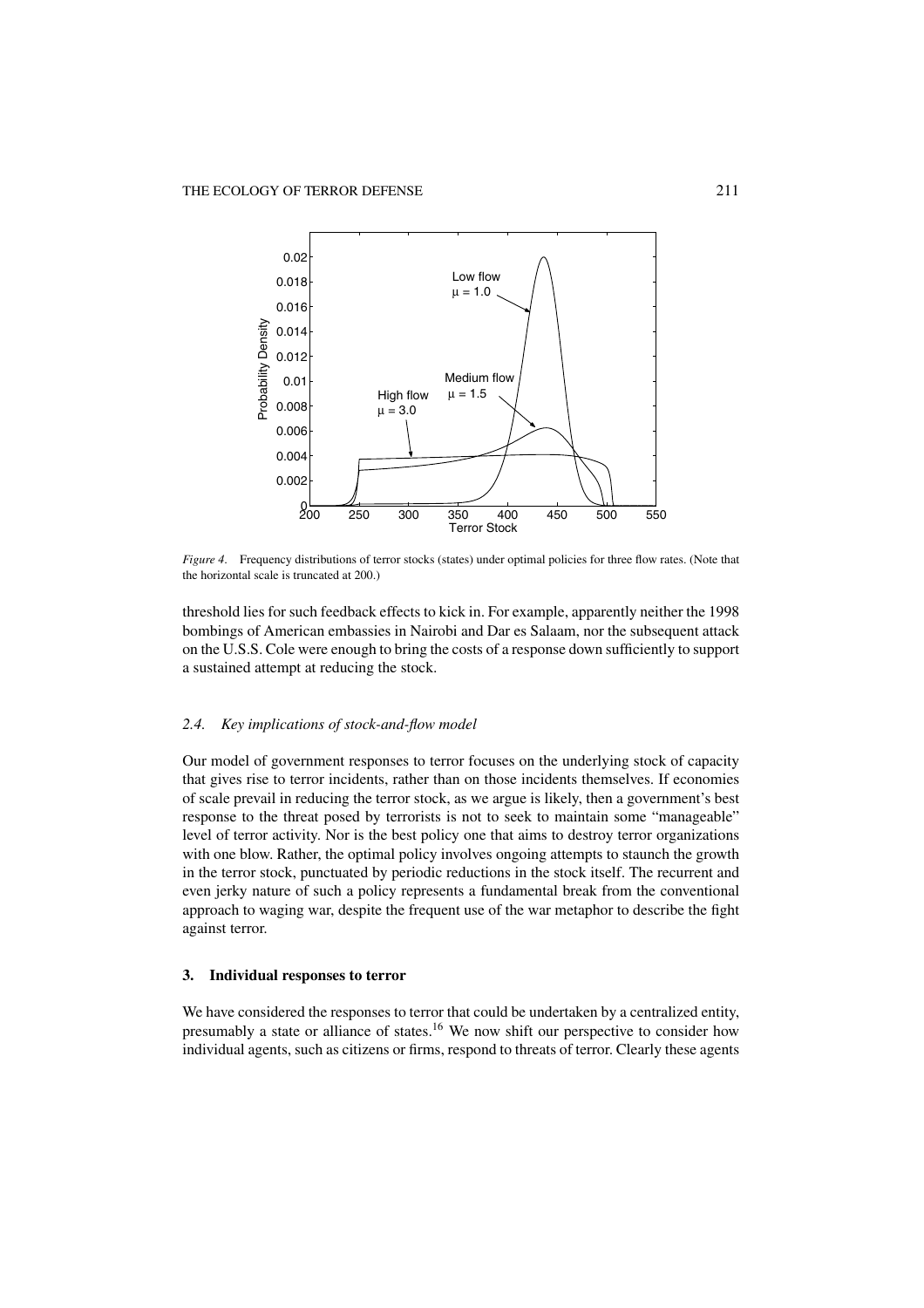will not undertake stock or flow controls. Those measures are highly expensive, and are public goods that are inevitably undertaken by governments. However, individual entities can take measures to remove themselves from harm (what we term "avoidance"), or to reduce the harm they suffer ("amelioration").<sup>17</sup>

We begin by addressing the security externalities associated with amelioration and avoidance. A simple model demonstrates that the positive externality shares a surprising but intuitive affinity with familiar congestion externalities—with the same bleak implications for the effectiveness of government policies. We conclude with several extensions that relax several assumptions of the basic model without altering this central insight.

Throughout this section, we use the term "target" to delineate the set of individuals exposed to a single threat. The physical connotation of this term is well-suited to many cases, as when the target is downtown Manhattan at risk from a dirty bomb detonation, or the residents of a large prominent building. However, we shall also apply the term more generally: a "target" could be a mode of transport (plane or train), or a population unprotected against a certain type of attack (individuals lacking vaccination against smallpox). It is important to stress that our usage of target is generic rather than specific.<sup>18</sup>

# *3.1. Security externalities from individual precautions*

Individual entities—hereafter often called individuals even if possibly firms or families may seek to lessen the damage to themselves in the event of a terrorist attack. For example, a family may create its own store of Cipro to protect itself against anthrax. The owner of a prominent skyscraper may reinforce the structure to reduce the harm from a car bomb.<sup>19</sup> Individuals may also lower their chances of being harmed by avoiding likely terrorist targets. For example, travelers may choose to drive rather than fly, in response to the threat of airplane bombings or hijackings. Urban dwellers may leave the city for the perceived safety of suburban areas. Corporations may disperse their operations among several buildings, rather than concentrate them in a prominent skyscraper; or they may move to the suburbs. Israelis may steer clear of popular nightclubs and rush-hour buses.

*3.1.1. Externalities from avoidance and amelioration.* Like other protective measures taken by individual agents, amelioration and avoidance impose security externalities on others. These externalities may in principle be beneficial or harmful. If corporations or residents flee a city to avoid the threat of a terror attack, their departure makes an attack on the city less attractive to the terrorist and hence less likely. Their actions will make individuals in other cities worse off, however, if the terrorist's efforts are simply shifted elsewhere.

We distinguish between concentrated and collective threats and between local and global effects.

*Concentrated versus collective threats.* A crucial distinction concerns the nature of the threat: in particular, whether it is *concentrated* or *collective*. By a "concentrated" threat we mean one that will ultimately affect only a particular individual or individuals at a time in a given target location. For example, most conventional crimes—car theft, mugging, breakins, and so on—constitute concentrated threats. Note that a threat can be concentrated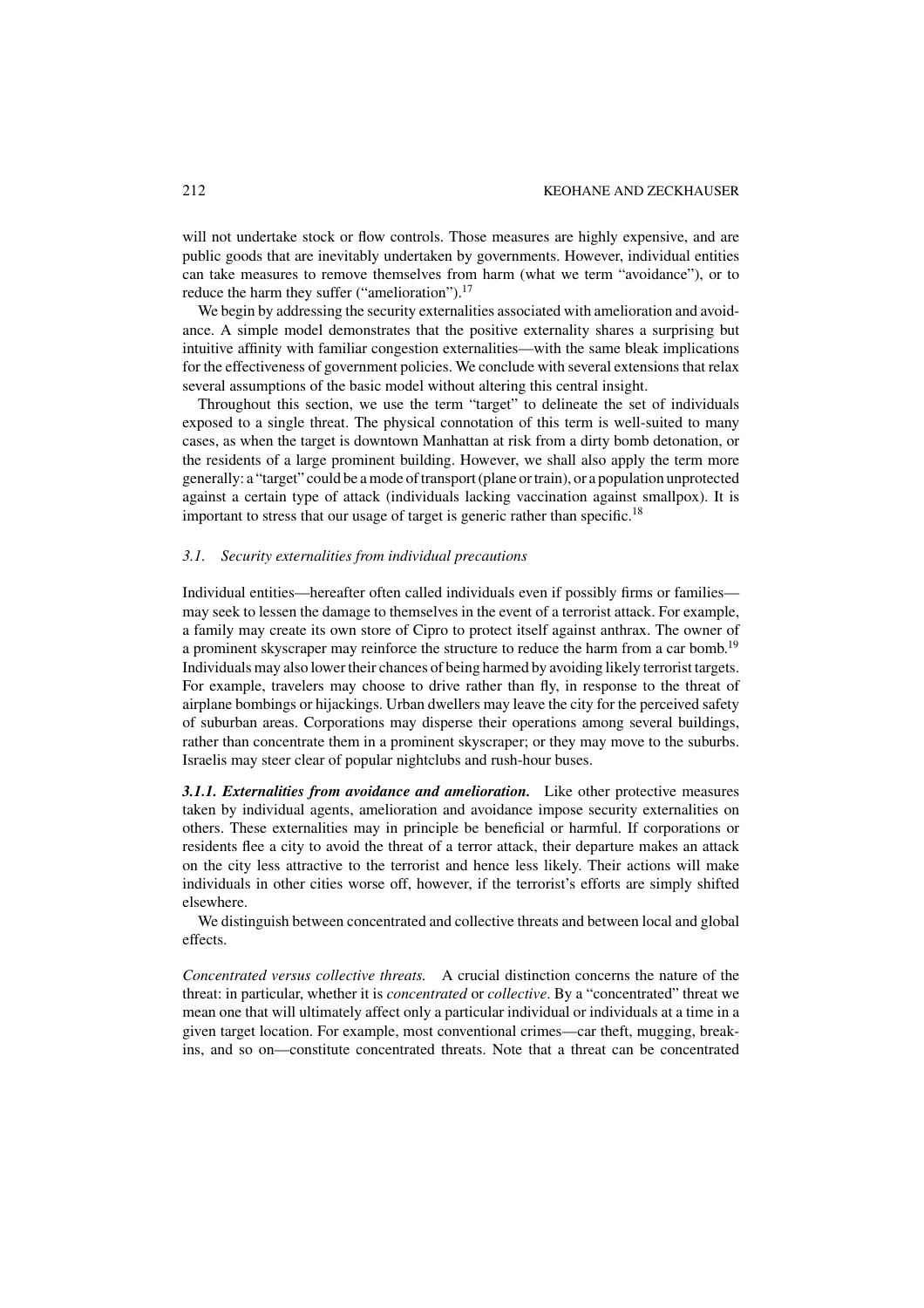even if the individual attacked is chosen randomly: the point is not how but whether an individual is singled out. For such threats, the likelihood of harm to any particular individual in the target population decreases as the number of individuals exposed to the threat increases.

To illustrate, consider a set of skyscrapers exposed to the possibility of terrorist attack, where the tallest skyscrapers (or perhaps the most distinctive) are the most likely targets. The owners of skyscrapers can protect the buildings by hardening them against attack. For example, Citigroup Center, a familiar part of the New York City skyline and home to one of the world's most prominent financial institutions, is undergoing structural reinforcements in an apparent effort to help it withstand a terrorist attack.<sup>20</sup> Because these reinforcements are publicly observable, they are likely to reduce the probability of an attack on Citigroup Center, as well as lessening the damage if an attack does occur. They constitute avoidance as well as amelioration.

The total social benefit from such protection, however, may be substantially less than the gains to the owners and occupants of the Citigroup building, if shielding that building from an attack simply makes an attack on other prominent skyscrapers (the Chrysler Building, say, or the Sears Tower in Chicago) more likely. More generally, when the effects of terror attacks are concentrated on particular individuals, avoidance carries a negative externality for the rest of the target population: in avoiding an attack, the agent diverts it onto others.<sup>21</sup>

In contrast, consider a *collective* threat, affecting all exposed individuals in a city or an area at once. In this case, we suppose that as the number of people exposed increases, the attractiveness of the target to the terrorist (and hence the likelihood of attack) increases as well. This clustering of people makes major sports events natural targets for terrorist threats, quite apart from their salience. Hence, the likelihood of an attack increases as the number of people exposed grows. As a result, individual precautions can discourage a collective attack, producing a positive externality to those at a particular target.

Anthrax attacks exemplify a collective terror threat. Individuals within a target population can protect themselves against the threat by securing private stores of Cipro. Such amelioration confers a positive externality on other members of the same target population by reducing the risk of attack. Similarly, in the example already given of city dwellers fleeing to the suburbs, avoidance of the collective threat to the city benefits those who remain.

*Local versus global effects.* The examples above considered *local* externalities; i.e., effects on "nearby" or similar entities. Precautions can have wider external effects, however. Hardening of skyscrapers may lead terrorists to shift their efforts towards other targets altogether. Individuals who stockpile Cipro in one community may simply redirect an anthrax attack to another, less well-protected one. Alternatively, they may lower the likelihood of an anthrax attack, but raise that of a smallpox attack. Individuals who forsake planes for trains may (in the aggregate) make trains more likely targets of attack.

Such negative externalities are *global* in scope: they affect individuals in other target populations. Note also that these global effects are harmful regardless of whether the threat is a concentrated or collective one.

*3.1.2. A unifying framework.* From the examples discussed thus far, we can draw out three distinct security externalities from avoidance and amelioration. Individual precautions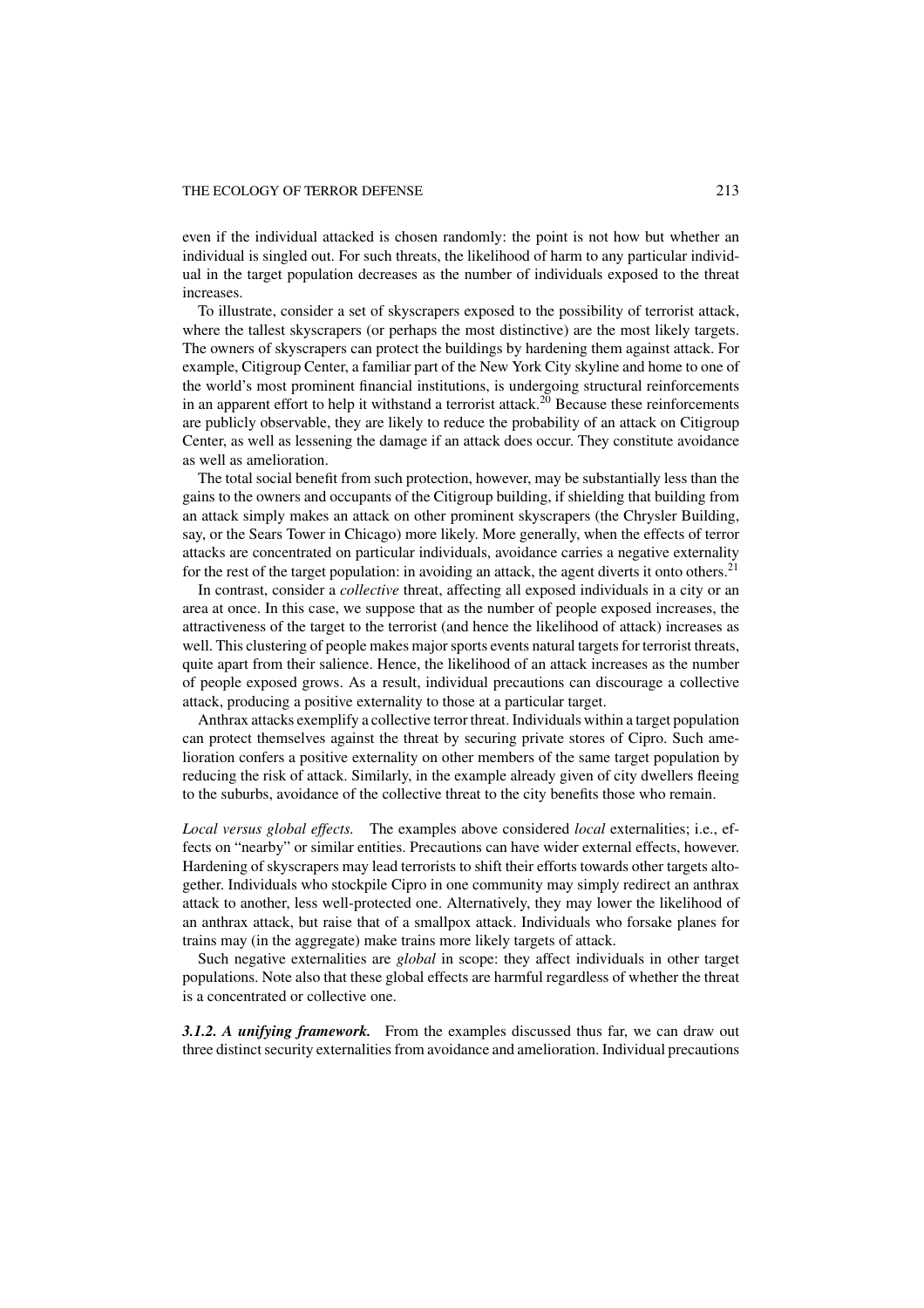against terror can reduce the probability of an attack on a target, generating a positive local externality we refer to as a *discouragement effect.* Such precautions can also shift the likelihood of attack onto others—an effect we call *diversion* if the shift is local (i.e., onto other individuals at the same target), and *displacement* if the shift is global.<sup>22</sup>

A fourth type of security externality, referred to here as a *containment effect*, is examined in a pair of papers by Howard Kunreuther and Geoffrey Heal (Heal and Kunreuther, 2002; Kunreuther and Heal, 2002). They contemplate the externality generated by the interdependence of one agent's security on the protective measures taken by others. In their motivating example, an airline will be less likely to use a baggage screening device if its rivals also have not installed such screening: the possibility that bags from another unprotected carrier will be transferred onto the airline's own plane reduces the gains from screening. Hence a decision by one individual to protect himself yields external benefits for others. Kunreuther and Heal (2002) show in a simple model that for some parameter values the problem has the structure of a prisoners' dilemma: no agent protects himself in Nash equilibrium, even though full protection would be optimal. Moreover, if agents vary in the probabilities of harm and in the costs of security measures, a "tipping phenomenon" may exist, where the decisions of a fraction of the population can determine whether all agents invest in security or none do (Heal and Kunreuther, 2002).

We can elucidate the connections among these various security externalities with a bit of formal notation. Index possible targets by *t* and the total population of individuals (across all targets) by *i*. Let  $h_{it}$  represent the harm to individual *i* given an attack on target *t*. Let the probability that individual *i* is harmed by an attack on *t* be given by  $\pi_t \cdot p_{i|t}$ , where  $\pi_t$ is the probability that the terrorist attacks target  $t$  and  $p_{i|t}$  denotes the conditional probability that individual *i* is attacked, given an attack on *t*. The expected harm to individual *i* from being located at *t* is evidently  $\pi_t \cdot p_{i|t} \cdot h_{it}$ . The total expected harm from an attack on target *t*, meanwhile, is  $\sum_{i} p_{i|t} h_{it}$ .

Using this framework, concentrated threats are those for which  $p_{i|t}$  varies among agents at location *t*, as a result of both individual characteristics and precautionary measures. For collective threats, on the other hand,  $p_{i|t} = 1$  for all individuals at *t*. In both cases, amelioration reduces  $h_{it}$ , while avoidance lowers  $p_{it}$ . Note that avoidance of a collective threat entails removal from the targeted location, and hence lowers  $p_{i|t}$  to zero; avoidance of concentrated threats can also result from observable precautions (as in the case of hardening buildings), and so need not eliminate risk or exposure completely.

Self-protection generates externalities to the extent that  $\pi$  and  $p$  depend on the expected damages from attacks at various locations. Suppose that terrorists seek to maximize the harm they inflict (an assumption we discuss in detail below) and face a binding resource constraint. Then a decrease in the total expected harm from an attack on target *t* will lower  $\pi_t$  and raise  $\pi_{\tau}$ , where  $\tau$  signifies any other target location. The former effect represents the local positive externality from discouragement; the latter effect represents the global negative externality from displacement.<sup>23</sup>

For a concentrated threat, avoidance can generate two other externalities. If a reduction in  $p_{i|t}$  raises  $p_{i|t}$ , avoidance entails a local negative externality from diversion. This effect will hold when the terrorist singles out one individual entity for attack, as in the skyscraper example above.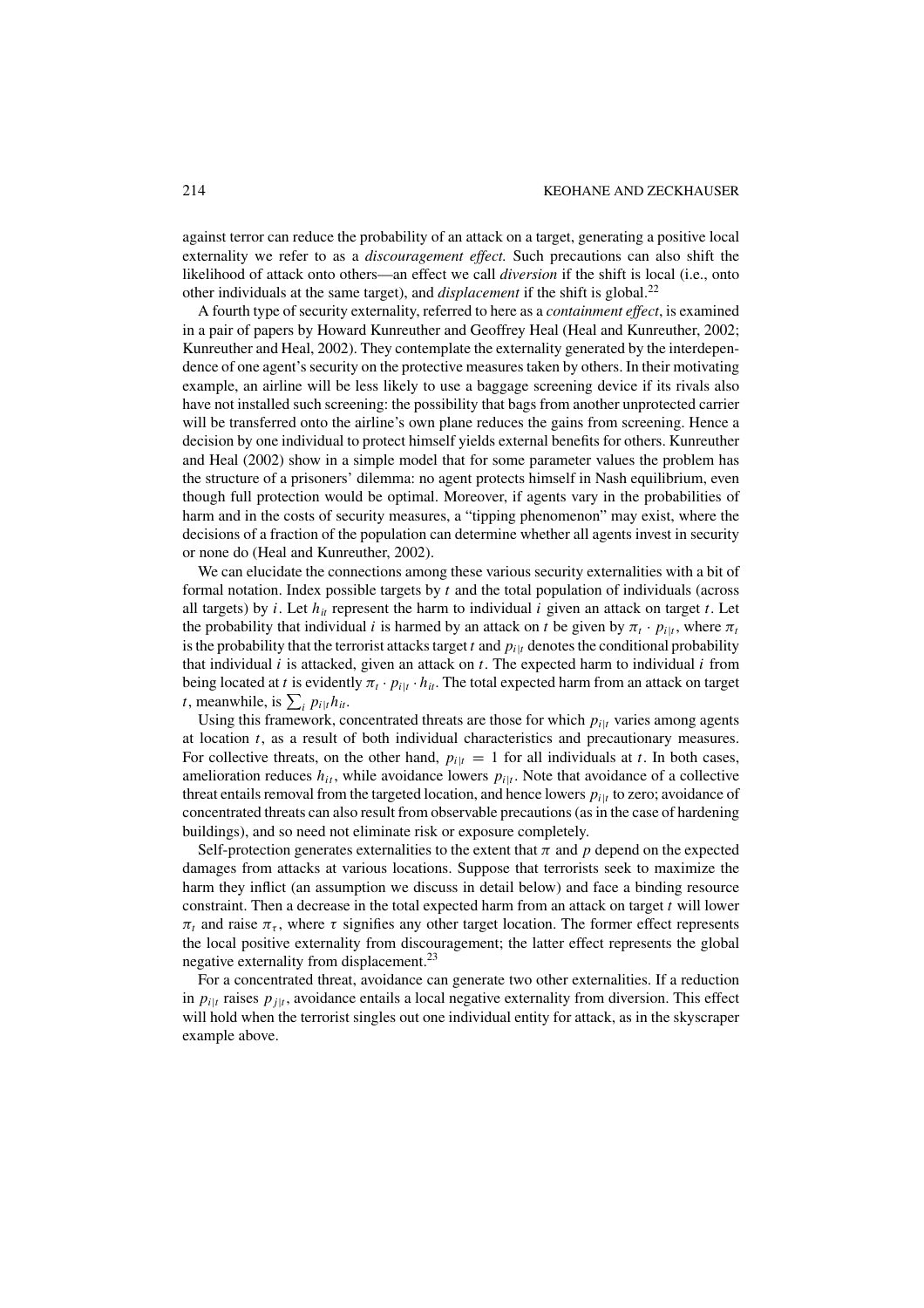

*Figure 5*. Types of security externalities, classified by the nature of the threat and the scope of the effect. The direction of each externality is in parentheses.

On the other hand, the possibility of contamination between agents (as in Kunreuther and Heal's example of a bomb in luggage that may be transferred from one airplane to another) implies that a reduction in  $p_{i|t}$  lowers  $p_{i|t}$ , so that avoidance yields a positive local externality from containment. Note that this effect, unlike the others considered so far, is nonstrategic: it results not from a change in the terrorist's behavior but from the structure of relationships among potential victims.

This discussion is summarized in Figure 5, which classifies these externalities based on the scope of the effect (global or local) and the nature of the threat (collective or concentrated).

## *3.2. Collective threats: Discrete precautions and congestion effects*<sup>24</sup>

Terror threats are often collective threats: they are targeted at, and result in damages to, populations (or groups of people) rather than individuals.<sup>25</sup> Because of the externalities associated with self-protection, individual responses to terror in the absence of government policy will be inefficient.

If individuals could vary their precautions continuously, then in Nash equilibrium each individual would spend just enough on avoidance or amelioration to equate the marginal cost of doing so with the marginal private benefit. Government policies that reduced the marginal private benefit of precaution (say by reducing per-capita harm from terror attacks in a way that lowered the marginal benefit at every level of precaution) would thereby reduce individual expenditures on protection (assuming diminishing marginal returns to such expenditure). Hence such policies would provide social benefits, to be weighed against the costs of government action.

Many measures to protect against terror, however, are inherently discrete. A corporation can choose to locate in a city or not;<sup>26</sup> a family can store antibiotics (or gas masks) or not; an individual may travel by airplane or drive. We consider such discrete measures in this section. A striking conclusion from our model is that government policies that reduce the probability of attack or the harm from an attack may have very little impact on social welfare (as measured by expected utility of a representative individual). Indeed, in the simplest case where individuals are identical, government policies that fall short of complete protection, so that some avoidance or individual amelioration is still undertaken, will improve welfare not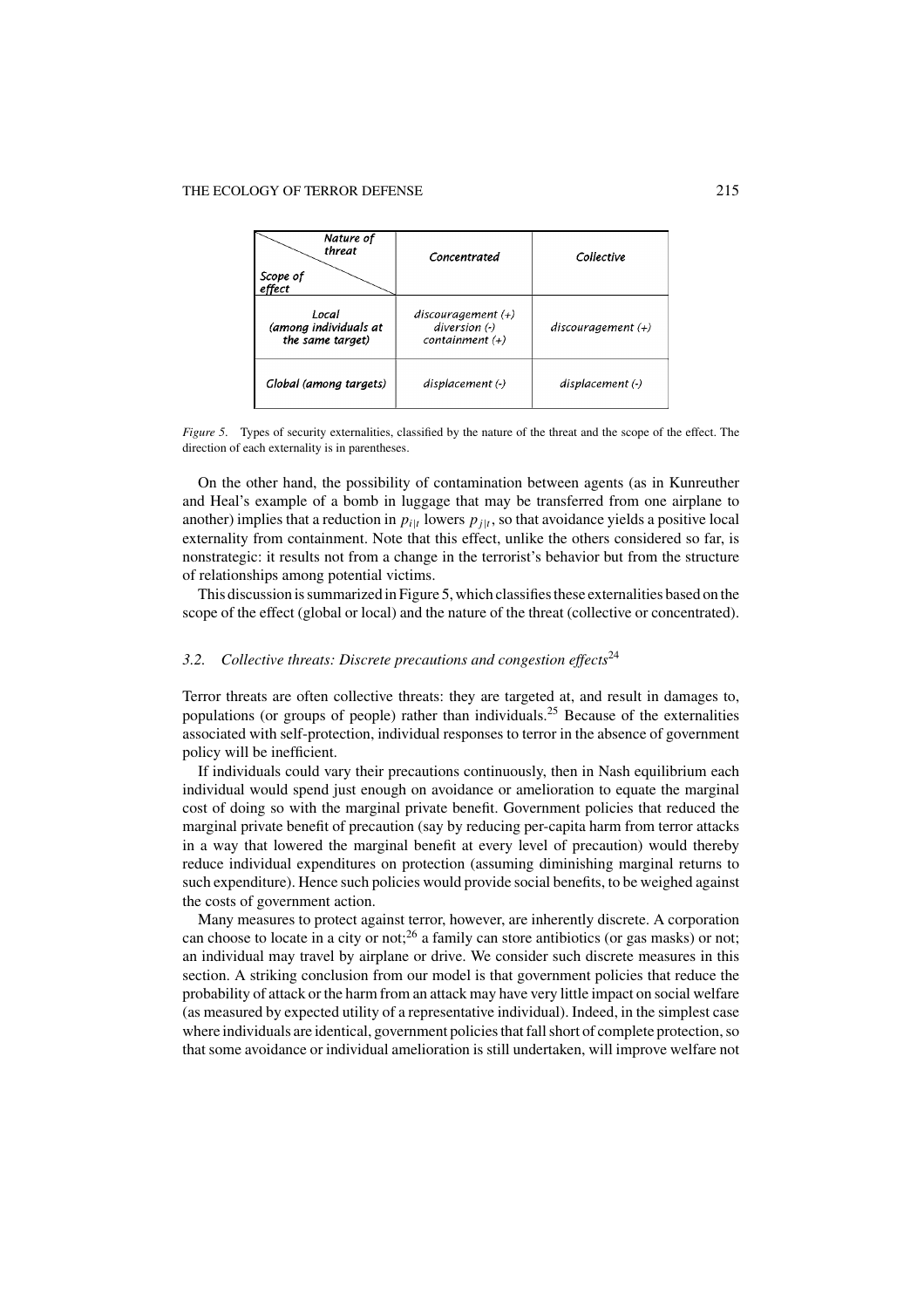at all. We show that there is a strong analogy between the problem of individual responses to terror and the familiar congestion externality.

*3.2.1. A simple model of binary location choice.* We begin with a simple model in which individuals can choose between two locations. One location is the target for a possible terrorist attack; the other is a "safe haven" which is certain not to be attacked. In concrete terms, this choice might represent living in the city versus living in the country; taking the airplane versus driving a car; locating corporate headquarters in a downtown skyscraper versus a suburban office park; or going to a nightclub in Jerusalem versus staying home. To simplify exposition, we shall refer to the discrete precaution as "avoidance." However, the results go through unchanged for a discrete amelioration measure, with the natural adjustments to the notation. $27$ 

A number of identical agents independently choose the risky or safe location. The former take the "expose" strategy, the latter the "avoid" strategy. Because only the fraction of individuals choosing an action matters, not the absolute number, we normalize the size of the population to unity. One of the two locations, denoted location 1, is a target of a possible terrorist attack. The per capita harm from a successful attack equals  $h_1 > 0$  for individuals at location 1. The alternative location—denoted location 0—is a safe haven: the probability of attack is zero, so that the expected harm from terror is zero to individuals at that location. However, there is a cost of avoidance, denoted by  $a_0$ . This represents chiefly the opportunity cost associated with choosing a location (or mode of travel, etc.) that would otherwise be inferior. We will restrict our attention to the interesting case in which  $a_0 \in (0, h_1)$ . If  $a_0 = 0$ , the safe haven would be just as good as the target in the absence of terror, and hence strictly preferred under threat of attack; while if  $a_0 \geq h_1$ , avoidance would be so costly (or the expected loss from the attack so minimal) that people would choose exposure even if attack were certain.

Let the probability of a successful attack on the target be given by  $\pi(n_1, h_1)$ , where  $n_1$ is the fraction of people who locate at 1 and expose themselves to the threat, and  $h_1$  is the per-person harm. (Recall that we are considering only collective threats, so that  $p_{i|1}$  equals 1 for individuals at the target and 0 for those who avoid the attack.) For the time being, we shall assume that  $h_1$  is constant across individuals, and therefore shall suppress it in the probability-of-attack function  $\pi$ .

Total expected harm from the terrorist attack is  $\pi(n_1)h_1n_1$ ; the total expected welfare loss is given by  $L(n_1) = \pi(n_1)h_1n_1 + a_0(1 - n_1)$ . We assume that the greater is the potential harm, the more attractive is the target to the terrorist. Thus,  $\pi(n_1)$  increases with  $n_1$ .

Two assumptions deserve emphasis. The first is that individuals accurately gauge the probability of attack  $\pi(n_1)$ . This rationality assumption is standard in a game-theoretic context. Psychological research, however, has suggested that individuals tend to overestimate low-probability events (Kahneman and Tversky, 1979), and fail to distinguish sufficiently among small but positive probabilities. Taking such a bias into account would alter the implications of our model for social welfare, but not the mechanics of the model itself. That is, *given individuals' perceptions of risk*, our model implies that they will tend to choose too little avoidance as long as they ignore the impact their choice has on the probability of attack.<sup>28</sup> If those perceptions consistently overestimate actual risk, the avoidance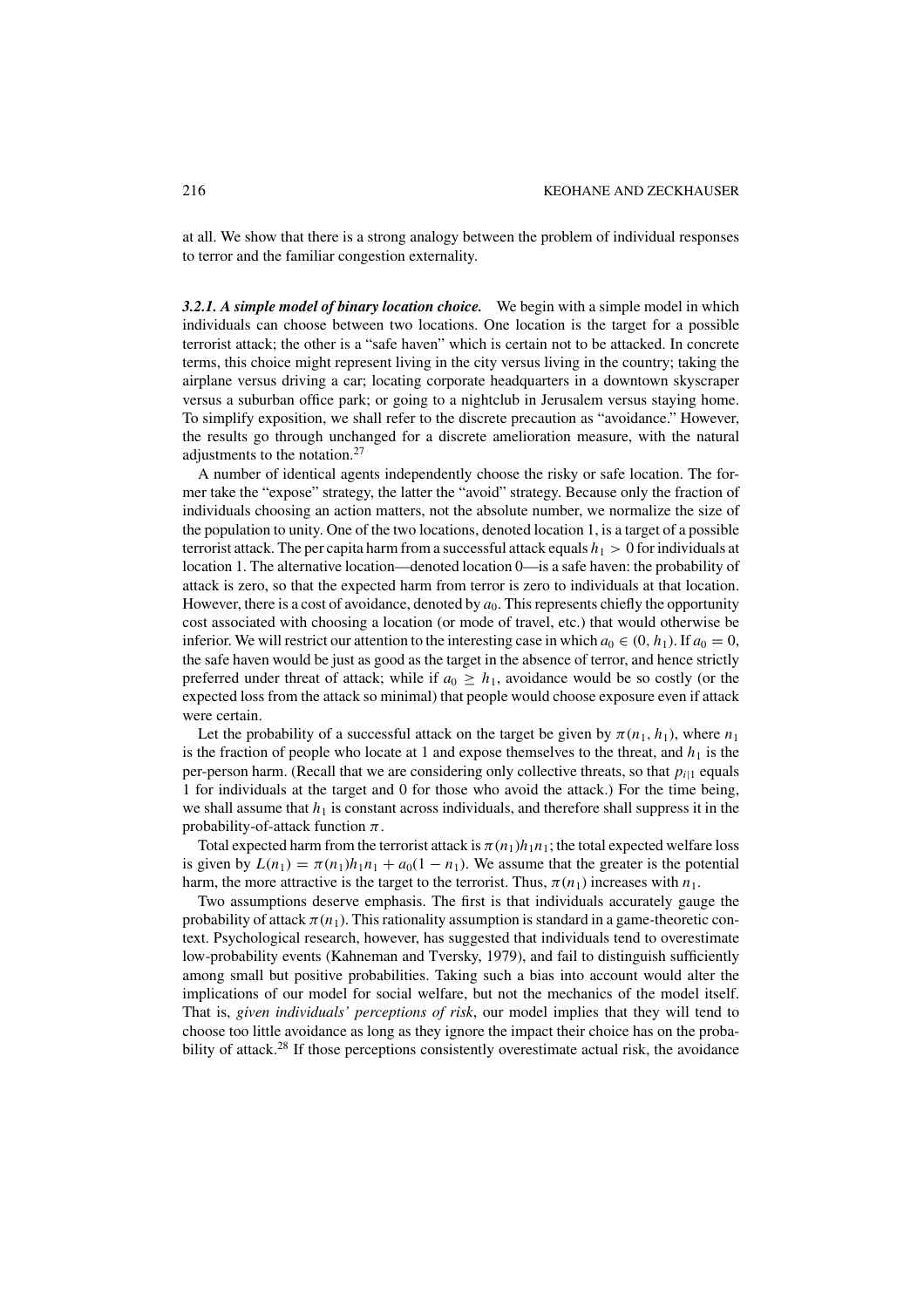externality we identify may be alleviated. In this light, one implication of our model is that irrational responses to risk may improve social welfare. Where avoidance externalities pertain, ignorance may be preferable to accuracy in public perception of risk.

The second critical assumption is that the likelihood of attack rises as more people are exposed to the threat. This will clearly hold if inflicting harm is a primary objective of the terrorist. Many analysts (e.g., Falkenrath, 2001) argue on the contrary that terrorists do not generally seek to maximize the direct harm they inflict, on the grounds that harming too many people would undermine their cause. For example, a terrorist group may bomb a building in the middle of the night, to make a statement without imposing too many casualties; or it may alert authorities before a bomb explodes. Other possible objectives of terrorists include promoting fear and disruption in the target population, e.g., widespread refusal to fly because airplanes seem unsafe; and impressing their supporters, hence the pursuit of spectacular and photogenic attacks. Given the range of possible motives for terrorism, our model will not apply to all terror activity. Of course, an assumption that terrorists maximize expected damages does not necessarily imply that they seek to kill as many people as possible: damage to the functioning of political and economic institutions or even to physical structures may also be the goal. $^{29}$ 

More generally, while our model requires that the probability of attack rise with exposure, that correlation need not be causal. Even if terrorists choose targets for symbolic value, symbolism and damage may be closely linked. The size of the World Trade Center towers was inextricably linked with both the symbolic power of their destruction and the attendant human toll. Finally, our model may apply within a class of targets, even if the choice among classes is dictated by other criteria. Thus, although a terrorist might target sporting events for their symbolic value, the most densely packed arenas would be the likeliest targets.<sup>30</sup>

The model we explore here has clear relevance to prominent present-day examples of terrorism. Palestinian suicide bombers, for example, target crowded buses, popular night spots, and densely packed markets in Israel. It appears that they seek to maximize the human toll of their efforts. Although largely unsuccessful, the 1995 poison gas attack by Aum Shinrikyo targeted crowded rush-hour subways in Tokyo. Most prominently, Al Qaeda operatives flew planes into the largest office towers in one of the most densely populated areas in the U.S. The threats made by Osama bin Laden and his associates emphasize the magnitude of the damage they will inflict, and their organization has made efforts to acquire nuclear and chemical weapons. The view that terrorists do not seek to inflict maximum harm may fit the conventional politically motivated terrorist organizations of previous decades. It seems much less appropriate for groups like Al Qaeda, whose expressed aims are not the achievement of political representation or self-governance, but rather the killing of large numbers of civilians.<sup>31</sup>

*3.2.2. Results: Inefficient equilibrium and ineffective policies.* At a Nash equilibrium, every individual must be indifferent between exposure and avoidance. Hence equilibrium exposure  $n_1^e$  is the level of exposure at which expected harm from the terrorist attack equals the cost of avoidance:

 $\pi (n_1^e)h_1 \equiv a_0.$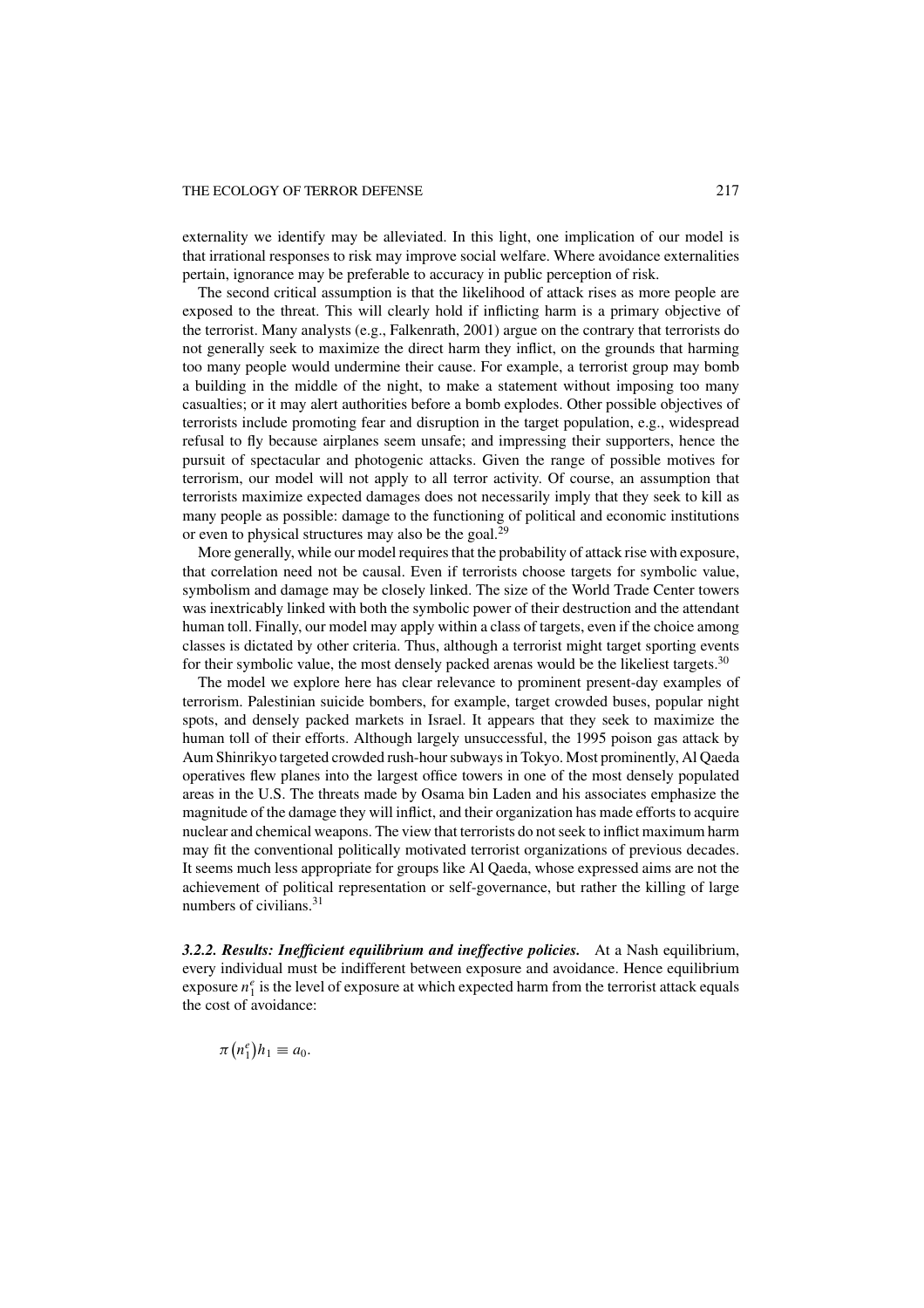

*Figure 6.* Exposure and avoidance equilibrium. The equilibrim level of exposure is  $n_f^e$ . Area *E* is the total expected loss to exposed individuals; area *A* is the corresponding loss to avoiders.

The per-capita welfare loss in equilibrium is  $L^e = a_0^{32}$ . Note that even though only a fraction  $1 - n_1^e$  of the population locates at the safe haven, every individual incurs the same expected loss  $a_0$ . Those at the safe haven suffer this loss as the opportunity cost of avoiding the threat; those at the target location suffer this loss as the expected harm from exposing themselves to the threat.

Figure 6 illustrates this result, employing a form familiar from Schelling's diagrams of binary choice games in *Micromotives and Macrobehavior* (1978). It displays the average (per capita) expected loss from exposure and from avoidance. The expected loss from exposure depends on the fraction of the population exposed, and is given by  $\pi(n_1)h_1$ . This is an increasing function of  $n_1$ , given our assumption that the probability of attack increases with the numbers hit. The expected loss from avoidance, meanwhile, is constant and equal to  $a_0$ . Equilibrium is given by the intersection of these functions at  $n_1^e$ , the point at which the individual is indifferent between the two locations. Area *E*, to the left of the equilibrium point, represents the expected welfare loss to exposed individuals; area *A* represents the expected loss to avoiders. Taken together, the shaded areas represent the total expected welfare loss from the threat of terror in equilibrium.

Several implications follow. First, the equilibrium is socially inefficient. By reducing the likelihood of an attack, one individual's avoidance of the target benefits those who remain. Because individuals do not capture this benefit, they choose too little avoidance in equilibrium. At the margin, no one is willing to incur the cost of avoidance for the sake of reducing the expected harm to others.<sup>33</sup>

A reduction in the fraction of people exposed,  $n_1$ , raises social welfare relative to the equilibrium outcome.<sup>34</sup> Following an increase in avoidance, the people who were formerly exposed are just as badly off as before (suffering  $a<sub>0</sub>$ ), while those who remain at the target enjoy greater safety than before. Similarly, any increase in exposure makes everyone worse off. Figure 7 illustrates the optimal level of exposure. The optimum is at *n*<sup>∗</sup> 1, where the sum of the two shaded rectangles (i.e., total expected losses) is minimized.

Second, avoidance complicates centralized attempts (by governments, say) to counter the terror threat. For example, consider averting actions by government (*e.g.,* greater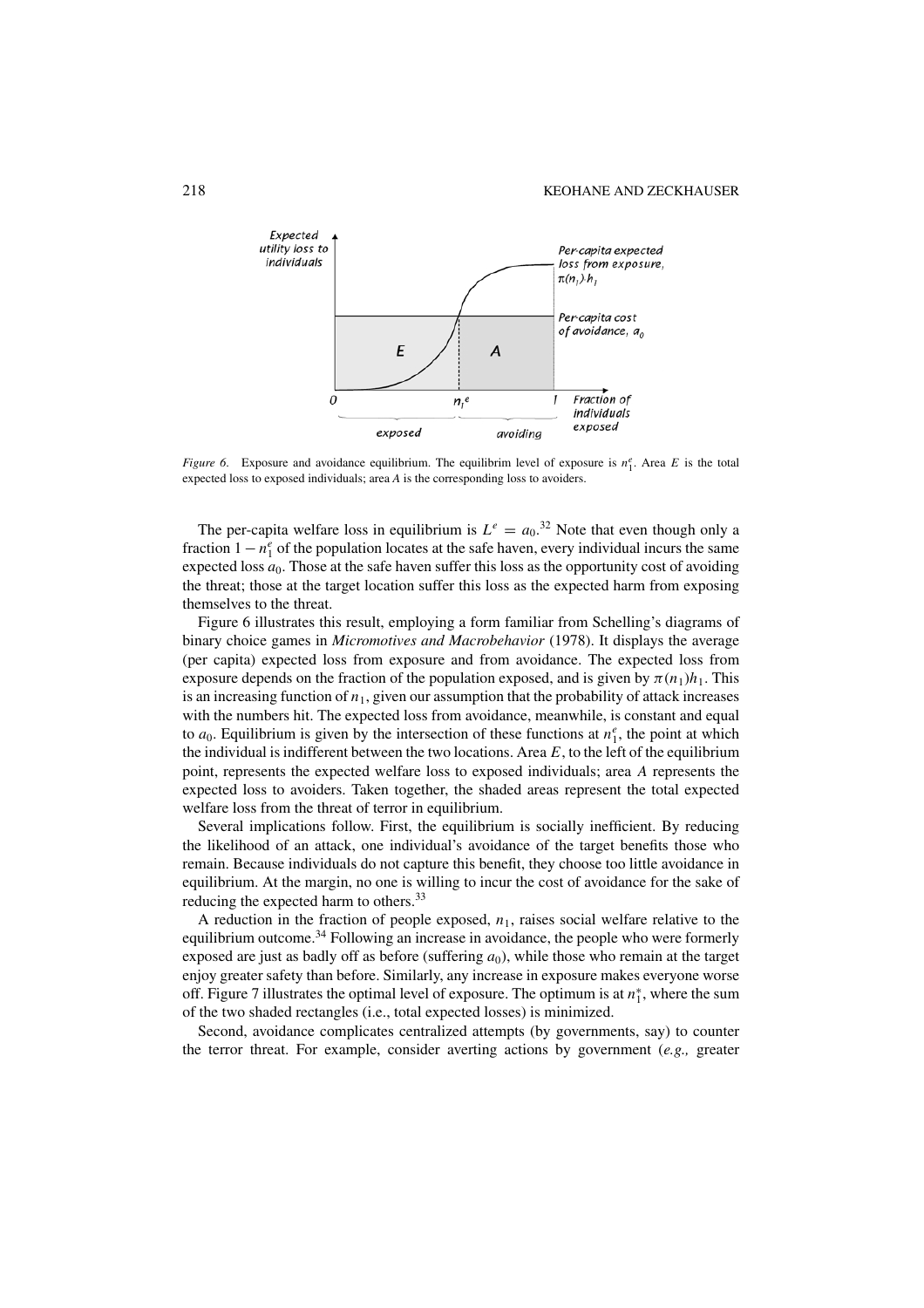

*Figure 7*. Optimal levels of individuals exposed and avoiding. Optimal exposure *n*∗ <sup>1</sup> is less than the equilibrium level, due to the positive avoidance externality. Total social loss  $(E + A)$  is much smaller than in equilibrium.

surveillance leading to terrorist arrests) that make a successful attack less likely. This shifts the probability-of-attack function  $\pi$  downward. As long as the expected harm from an attack remains greater than the avoidance cost when everyone is exposed to the threat, the total welfare loss will remain unchanged and equal to  $a_0$ . Of course, more people will locate at the target; but in equilibrium, exposure will increase to make citizens indifferent between exposure and avoidance, so that everyone will be exactly as badly off, in expectation, as they were before the government's action. Government averting actions, even though effective in reducing the likelihood of an attack, will only reduce citizens' losses if they are so effective that no one chooses the avoidance strategy in equilibrium.<sup>35</sup>

Other means the government might employ to reduce the expected harm from terror would produce similar results. For example, the government might seek to ameliorate the damages of an anthrax attack by stockpiling Cipro. In our model, amelioration by the government reduces  $h_1$  and hence lowers the average expected harm curve  $\pi(n_1)h_1$ . This will have no effect on welfare unless harm  $h_1$  is lowered far enough that exposure is less costly than avoidance even when everyone is exposed. Hence like averting actions, government amelioration must be sufficiently effective and employed on a sufficiently large scale, to reduce citizens' total losses.

This simple model, therefore, produces a striking result over a wide range of government policies (where policies are interpreted as shifts in  $\pi(\cdot)$  or  $h_1$ ). Government measures that are successful in averting attacks or ameliorating their effects—i.e., making an attack less likely or less harmful—may nevertheless not improve expected welfare. This result is somewhat analogous to the well-known "tragedy of the commons." Open access to an ungoverned fishery results in overfishing and the dissipation of surplus, since fishermen ignore the detrimental effect their fishing has on other fishermen. Here the scarce resource is the target location: individuals continue to expose themselves to the threat until any gains from being at the target rather than the safe haven are completely dissipated.

As the results above demonstrate, however, the problem of "overexposure" in response to a terror threat may be harder for governments to correct than the traditional open-access problem. In this respect the avoidance externality has the structural attributes of a congestion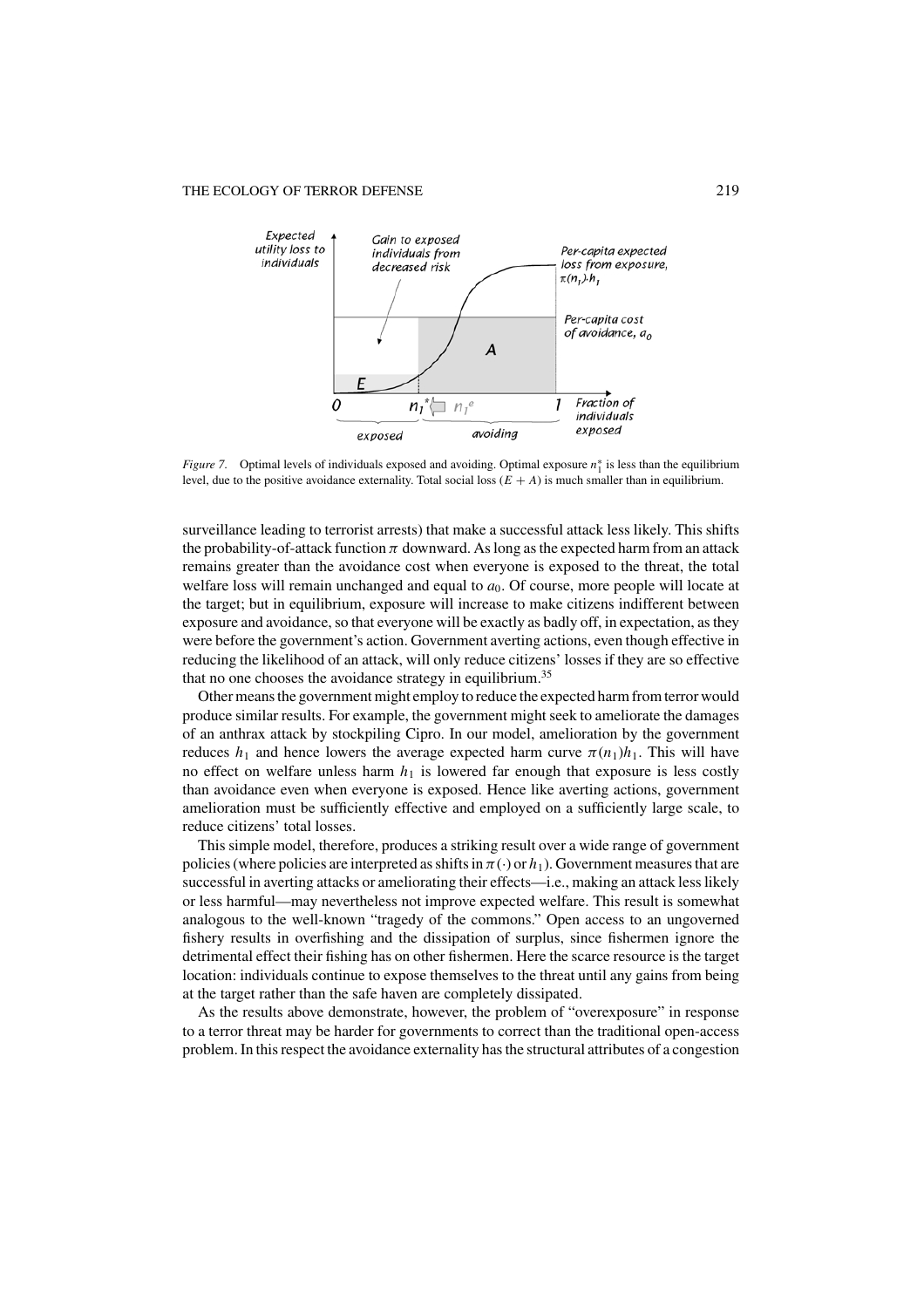externality. Commuters will continue to clog congested highways until their progress is slow enough that they would be just as well off on back roads or on mass transit. Adding more lanes may increase the number of commuters on the road, but often does not reduce the resulting congestion, or offer any net benefits. Similarly, in the model considered here, individuals will respond to government policies by increasing their exposure to the terror threat until the expected harm from exposure rises again to the cost of avoidance.

Our results also suggest measures governments could take to address avoidance externalities. For example, governments might levy a tax on individuals who choose to expose themselves to a threat, just as road tolls can be used to reduce traffic congestion. More attractive might be a subsidy to those who avoid risks that might attract an attack. For example, one could imagine a government program to subsidize telecommuters, in the hopes of reducing the attractiveness of downtown streets or rush-hour subways as terror targets.<sup>36</sup>

*3.2.3. Extensions.* This section presents four extensions to the model of avoidance just developed. The first extension combines continuous amelioration with discrete measures. The second allows individuals to differ in their costs of avoidance. The third contemplates multiple targets, while the fourth considers multiple modes of attack. All four extensions are admittedly incomplete. We sketch the ways in which the results of our model will be affected, and defer more detailed work to future research. The fundamental insights from our model continue to hold for all four cases.

*Continuous amelioration when discrete measures are possible.* If both continuous amelioration and discrete measures are possible, the qualitative results remain much the same as when only discrete measures are available. The congestion effects persist. Thus partial amelioration measures may have very little effect on social welfare when avoiding the threat is also feasible. To see this, suppose that individuals are identical. Each individual chooses between avoidance and exposure, and exposed individuals can reduce their potential harm by exerting amelioration effort *m*. Measuring amelioration effort in the same units as avoidance cost, let the harm an individual suffers as a function of amelioration be given by a decreasing and convex function  $h_1(m)$ , with  $h'_1 < 0$ ,  $h''_1 > 0$ ,  $h_1(0) = h_1$ , and  $h(m) > 0$   $\forall m$ . An exposed individual exerting amelioration effort *m* then has expected disutility of  $g(m) = m + \pi_1(n_1, h_1(m)) \cdot h_1(m)$ .

In equilibrium, amelioration  $m^e$  will be chosen to minimize expected disutility  $g(m^e)$ , so that  $g'(m^e) = 0$ . As in the case without amelioration, however, the number of people exposed will adjust to equate  $g(m^e)$  with the avoidance cost  $a_0$ . Hence in any interior solution with  $n < 1$ , per capita expected utility loss equals  $a_0$ . Marginal shifts in the probability-ofattack function  $\pi_1$  or in the unmitigated harm  $h_1$ —e.g., due to government averting actions or amelioration—will again matter not at all for social welfare.37 As before, government policies will be effective only when a corner solution is reached, which requires lowering  $\pi_1$  or  $h_1$  sufficiently that  $g(m) < a_0$  when  $n_1 = 1$ .

*Heterogeneous agents.* One of the simplifying assumptions made in the models above is that individuals are identical. As a result, the avoidance cost does not vary as the fraction of the population exposed to the threat changes. Relaxing this assumption does not affect the inefficiency of equilibrium, but it does improve the outlook for government policies.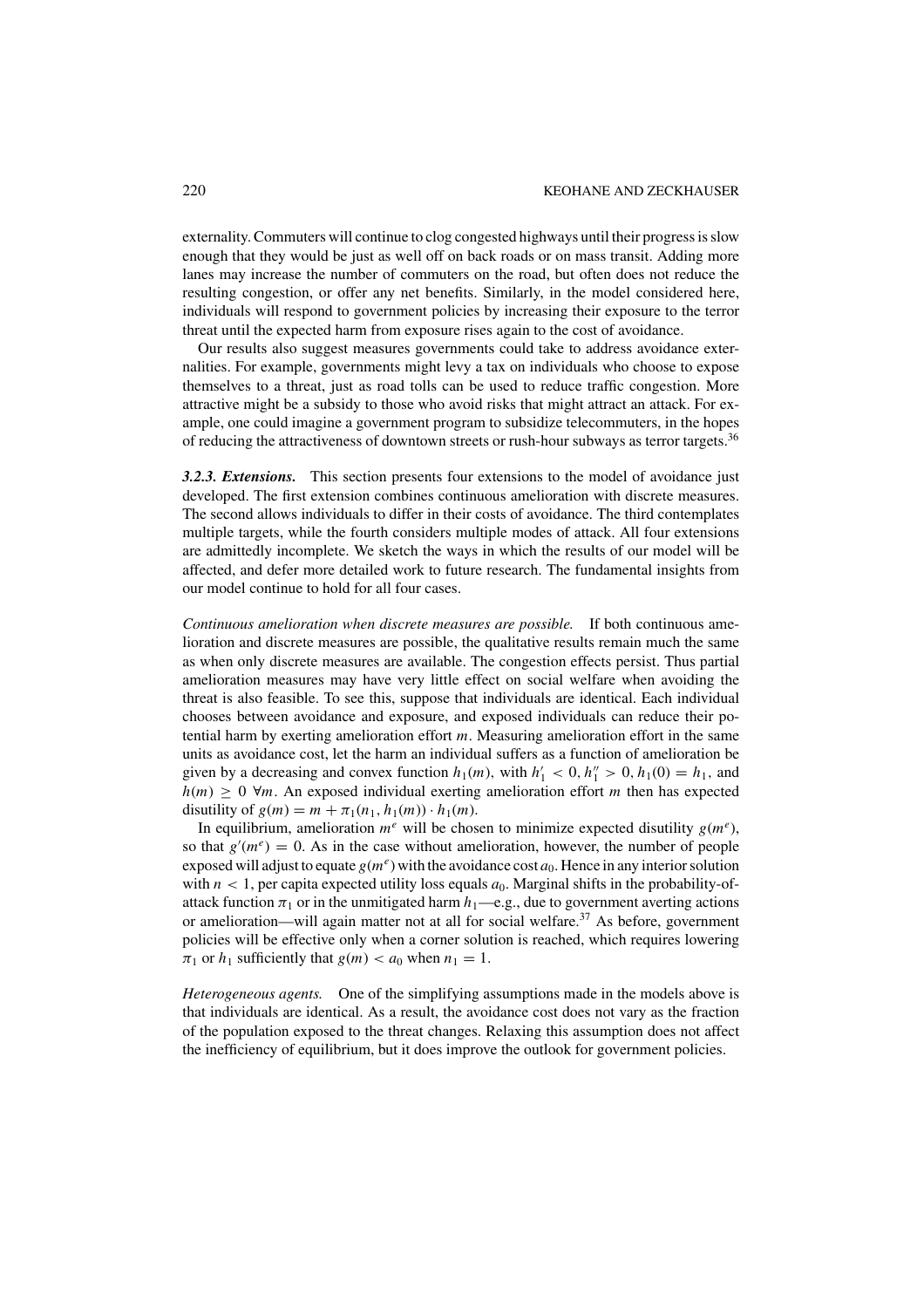

*Figure 8*. Exposure and avoidance equilibrium with heterogeneous agents. As before, areas *E* and *A* denote total expected losses to exposed and avoiding individuals, respectively.

The case of heterogeneous individuals (varying only in avoidance cost, i.e., in their relative preferences for the safe haven versus the target) is illustrated by Figure 8. Rather than being constant, the avoidance cost is now a function  $a_0(n_1)$ . Note that as a function of  $n_1$ , the fraction of the population exposed to the threat, the avoidance cost is downwardsloping. (We assume that the allocation of individuals to locations is efficient, so that the agents with the lowest avoidance costs are the first ones to avoid the threat.) Hence at any given level of exposure  $n_1$ , avoidance cost is greater for individuals who are still exposed (i.e., to the left of  $n_1$  on a graph) and less for individuals who are avoiding the threat.

The equilibrium remains inefficient, since individuals continue to ignore the externality. Total expected losses at equilibrium are now given by  $L(n_1^e) = n_1^e \pi(n_1^e)h_1 + \int_{n_1^e}^1 a_0(n)dn$ . Further reduction in exposure will lower expected losses if the derivative of this expression is positive at the equilibrium outcome, i.e., if  $L'(n_1^e) = n_1^e \pi'(n_1^e)h_1 + \pi(n_1^e)h_1 - a_0(n_1^e) > 0$ . This condition does indeed hold. Because expected losses from exposure and avoidance are equal in equilibrium,  $\pi(n_1^e)h_1 = a_0(n_1^e)$ , implying that  $L'(n_1^e) = n_1^e \pi'(n_1^e)h_1$ . Just as in the homogeneous case, therefore, equilibrium exposure is inefficiently high.<sup>38</sup>

The effectiveness of government policies, however, now depends on the slope of the avoidance cost function. Suppose a defensive policy shifts the probability of successful attack, increasing  $n_1^e$ . The resulting change in the equilibrium value of the loss function is given by  $L'(n_1^e) = n_1 a'_0(n_1^e) < 0$ . It follows that the flatter is the avoidance cost function, the smaller is the improvement in expected welfare. Clearly, the slope of the avoidance cost function reflects the degree of heterogeneity in preferences. Hence the greater the heterogeneity in the neighborhood of the equilibrium, the more effective are government policies. Conversely, in the case of homogeneous agents considered above,  $a'_0 = 0$  by assumption and averting actions or ameliorations by government are ineffectual on the margin.

*Multiple locations.* Next, consider an extension to multiple target locations subject to a single threat. For example, a terrorist may threaten to attack one of several cities, or one of several modes of transport. As before, each individual must choose a single location. (For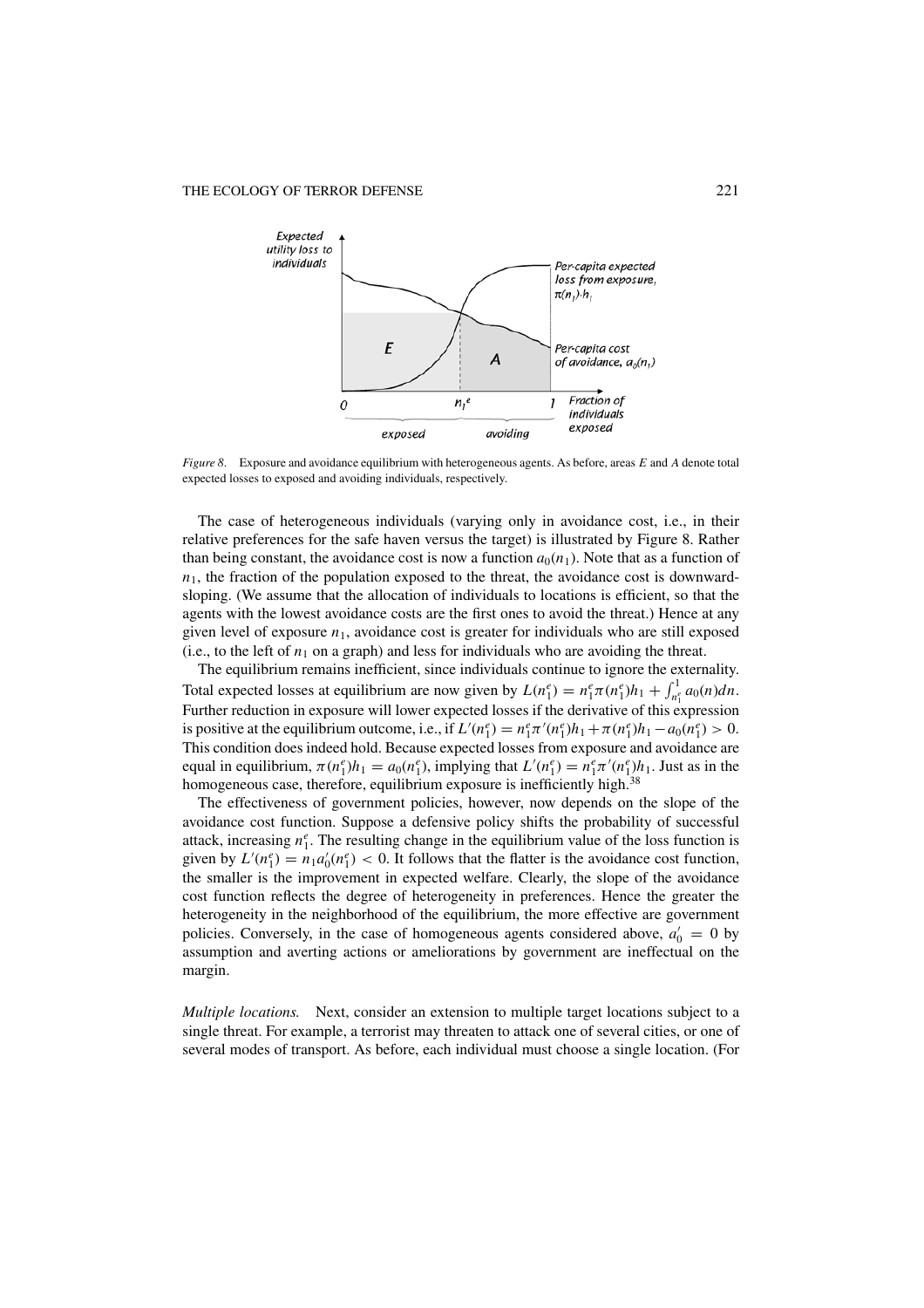simplicity, we revert to the assumption of identical individuals.) Denote target locations 1, .., *T* by the subscript *t*, and let location 0 be a "safe haven" as before. Associate with each target *t* a harm  $h_t$  and a probability-of-successful-attack function  $\pi_t(n_t)$ , where  $n_t$  is the fraction of the population at location  $t$ . Let location  $T$  be the location that would be preferred in the absence of terror, so that all other targets entail a positive avoidance cost. The disutility or expected loss at location *t* is therefore  $\pi_t(n_t) + a_t$ . Finally, to reflect the possibility of limited space, let each target have some maximum capacity  $n_t^{\max}$  (except for the safe haven, which is assumed to be able to absorb the whole population).

As long as individuals choose locations to maximize their utility, then in equilibrium the expected losses will equalize across all "active" locations.<sup>39</sup> Hence the results of the single-target model go through unchanged. Expected welfare loss in equilibrium is  $a_0$ , the avoidance cost of the safe haven. Avoidance is less than socially optimal: too many people choose to locate themselves at the targets. Most importantly, small-scale government policies are again ineffective at reducing overall welfare: they result only in relocation of individuals from the safe haven to the targets, while leaving total expected welfare loss unaffected. In particular, averting and amelioration policies are ineffective as long as  $a_0 - a_t \leq \pi_t(n_t^{\max})h_t$  for all *t*—that is, as long as at each target *t*, the expected harm from an attack if as many individuals as possible were to locate at *t* would outweigh the savings in avoidance costs. In other words, in the context of this model, averting and amelioration efforts that fail to make at least one target strictly preferable to the safe haven will not improve expected social welfare.

Hence this model suggests that when avoidance externalities are significant, government policy should focus on making one location at a time safer, rather than trying simultaneously to ameliorate conditions across a range of locations. Marginal improvements in several locations at once may merely reallocate individuals from the safe haven to those targets, without improving overall social welfare. To be effective, government policies must make at least one location strictly preferable to the "safe haven." Indeed, the optimal government policy in this model involves a strict ranking of target locations, with each location ranked according to the gain in expected social welfare from making it preferable to the safe haven (net of the cost of such a policy).

What about situations in which no "safe haven" exists, and none can be created at affordable cost? In such cases, marginal reductions in expected harm at one location can lead to welfare gains—but these gains will be largely dissipated by individuals relocating in response to the policy. For example, a reduction in the probability of a successful attack at a particular target location will make that location safer and hence strictly more attractive to individuals than other sites. In response, individuals will migrate to that target, driving up the expected harm there until a new equilibrium is reached. Because in equilibrium those individuals will be drawn from every other site, the net gain in expected welfare from the policy may be slight. Hence a similar result holds as in the case of a safe haven: individual responses to government averting or amelioration policies will tend to undermine the effectiveness of those policies. The degree to which government protection will be attenuated at a given target depends on how readily people relocate among targets and on how sensitive the likelihoods of attacks on other locations are to the numbers of people at those locations.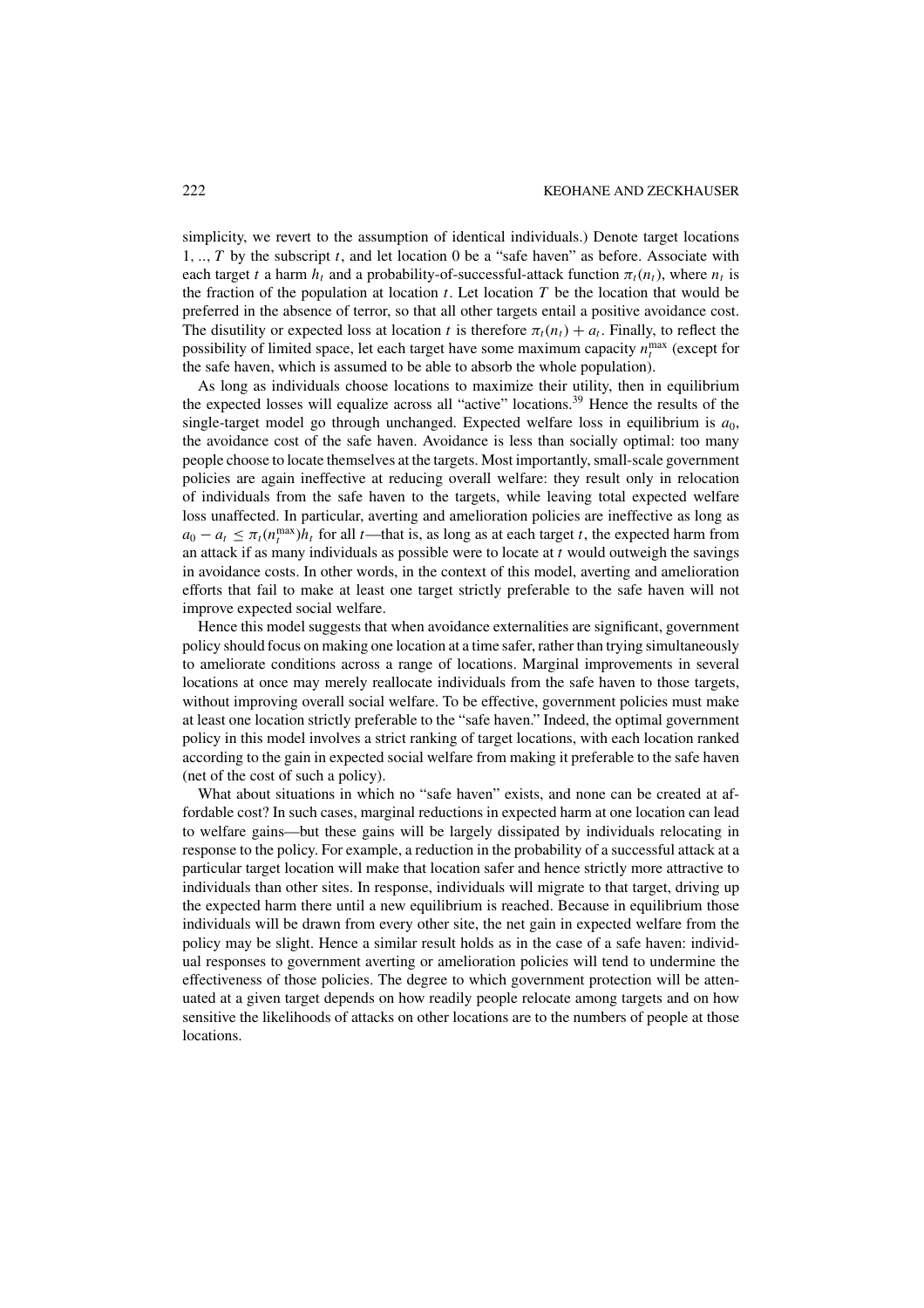Moreover, note that the existence of a "safe haven" can be treated as endogenous. Consider a model in which no safe haven exists. Now let government policies proceed until enough individuals have left one location that the probability of an attack there falls to zero. If the fraction of the population at this location is still positive, the location then serves the same role as a "safe haven." Further amelioration or averting actions by government to protect other targets will prove ineffective until no more individuals are left in the safe location.

With multiple targets, the negative externality from avoidance becomes relevant. Reducing expected harm at one location increases the probability that other locations will be attacked: this is the global displacement effect. However, the significance of this externality is diminished in a manner very similar to the congestion effects already noted. When individuals can move among target sites, in equilibrium the expected threats will be equalized among locations. Hence the negative effects of making one location safer will be diminished, just as the positive effects are.

We showed above that a reduction in the likelihood of attack at a particular location (e.g., by government averting actions) may be ineffective in improving social welfare. In exactly the same way, the welfare effects of an *increase* in the probability of one type of attack due to displacement will be diminished when discrete precautions are feasible.

*Multiple modes of attack.* Finally, consider the case (of great practical relevance) of multiple simultaneous modes of attack. In contrast to the case just discussed of multiple locations subject to a similar threat, we have in mind here a terrorist choosing among several different *types* of attack, with no common amelioration or avoidance measure. For example, consider two very different biological terror attacks: anthrax and smallpox. Ameliorating the damages from anthrax (say by stockpiling Cipro) will be of little use against a smallpox attack.

The global displacement effect appears at first to be of major importance to this case. Indeed, if individuals protect themselves against one type of attack, that will raise the likelihood of another type of attack. However, the welfare effects of displacement will be diminished when discrete precautions are feasible against each type of attack. To the extent that each individual threat can be avoided at some cost (or ameliorated with discrete measures), *the analysis of the simple model above will hold for each threat independently*. Indeed, in the extreme case in which individuals are identical and some fraction of agents remains exposed to each threat, the global displacement effect will vanish. The negative externality from the increased likelihood of other types of attack will simply be absorbed by increases in avoidance of those threats, with no net reduction in expected welfare.

While this result is symmetric with the congestion effect from the simple model, it has much brighter implications for government policy. In particular, it suggests that policies that successfully encourage avoidance of prominent threats (e.g., through a telecommuter subsidy) may have lasting benefits that are not eroded by negative externalities elsewhere.

## **4. Conclusion**

Governments can protect their citizens against terror. Individuals can protect themselves. Each set of actions can be illuminated by an ecological metaphor. An organization's ability to wage terror rests on an accumulation of resources, a stock that includes physical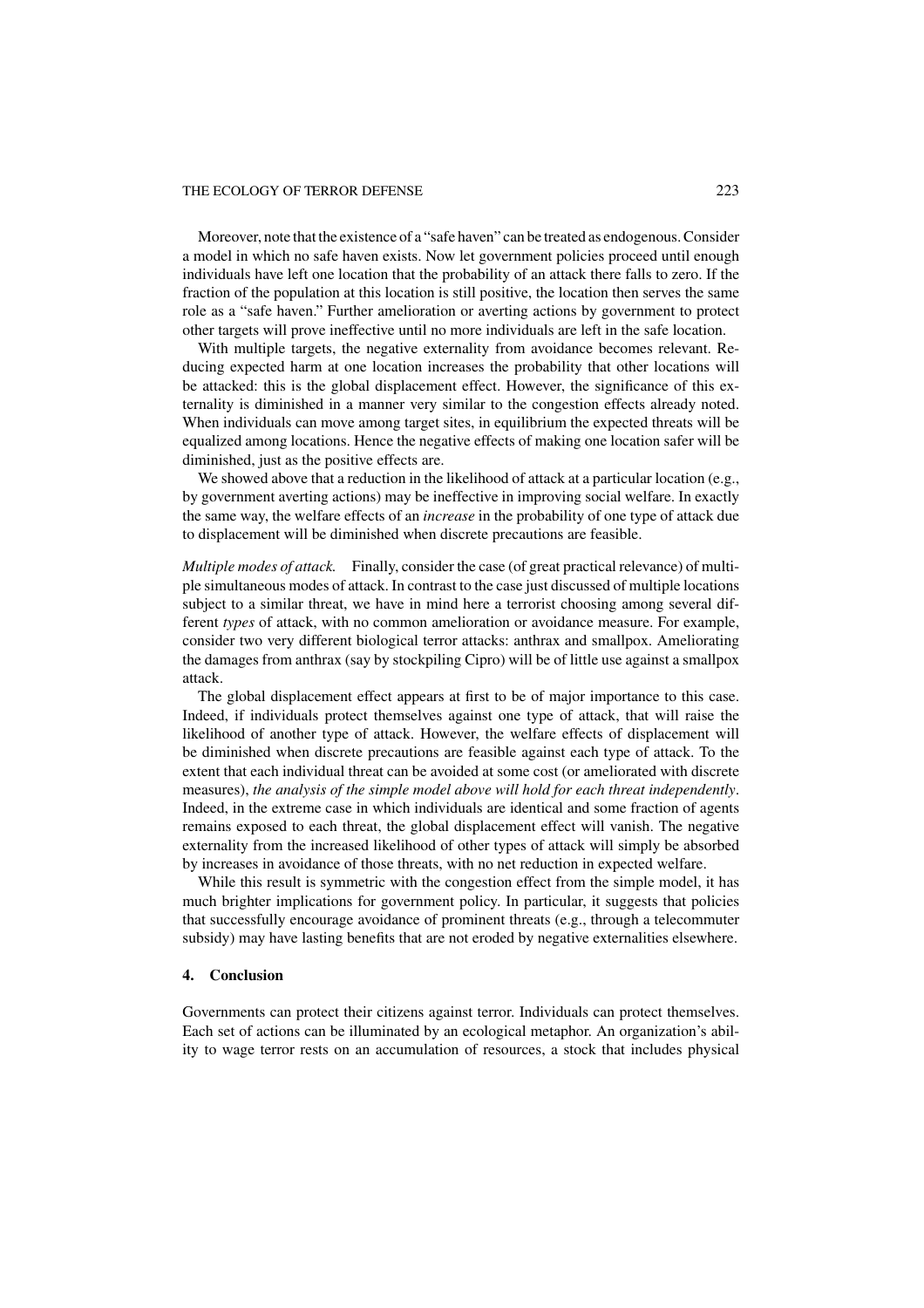assets such as weapons and explosives, but also includes intangibles such as networks of supporters and the approval of at least some segments of the population. A government's efforts to combat terror share important features with efforts to control any stock of public bads, such as pollution. In particular, the optimal control of terror stocks will rely on both ongoing abatement and periodic cleanup, a lesson derived from a new model of optimal pollution control. The government's optimal policy portfolio also includes averting actions (reducing the probability of successful attacks) and amelioration (reducing the harm from an attack).

Curtailing a terrorist threat is a public good to the targeted population. As such, individual citizens will not provide it. However, individuals can avoid exposure to terror where threats are high, or reduce the harm they will suffer from an attack. Such precautionary measures, which we call "avoidance" and "amelioration," may exert harmful or beneficial externalities. The effect on individuals subject to different threats will be a negative one: by making one target safer, individuals displace risk onto other targets. The more relevant effects, however, operate at the local level. Whether one person's precautions harm or benefit others nearby hinges on how the likelihood of harm to an individual varies with the number of individuals similarly exposed. When terrorists single out an entity for attack, one agent's precautions divert the risk to others. Thus, when premier skyscrapers are strengthened, other skyscrapers become priority targets. By contrast, when the threat is a collective one directed at a total population, individual avoidance or amelioration helps similar others by making the group a less attractive target.

The latter externality is reminiscent of congestion externalities. No individual can significantly affect another, but the decisions of many can generate significant welfare effects. Moreover, individual responses to terror tend to undermine the effectiveness of government policies. In the extreme case where agents have identical costs, government policies will yield no benefits, unless they are so effective that all citizens choose exposure. This insight continues to hold, though perhaps attenuated, when we extend the model to heterogeneous individuals or multiple threats.

The two aspects of the ecological metaphor complement each other. For example, one implication of avoidance behavior is that when individuals determine their exposure among potential targets of a threat, the government should seek to eliminate the threat at the targets where it is most serious, rather than dispersing effort across a range of targets. As in many realms where the government protects, effective policies to defend against terrorism must account for the reactions of the individuals they are meant to protect, not merely the responses of the perpetrators.

#### **Appendix: Computations of Section 2.3**

Computations that generated the plots appearing in Section 2.3 were conducted using specific functional forms and fixed parameter values. The exception was the drift rate  $\mu$ , which varied as indicated in the figures. The functional forms were a quadratic function for the abatement cost and a natural exponential function for utility. The fixed parameter values and exact functional forms are provided in Table 1. In accordance with the formal model in Keohane, Van Roy, and Zeckhauser (2000), abatement was assumed to be capped at some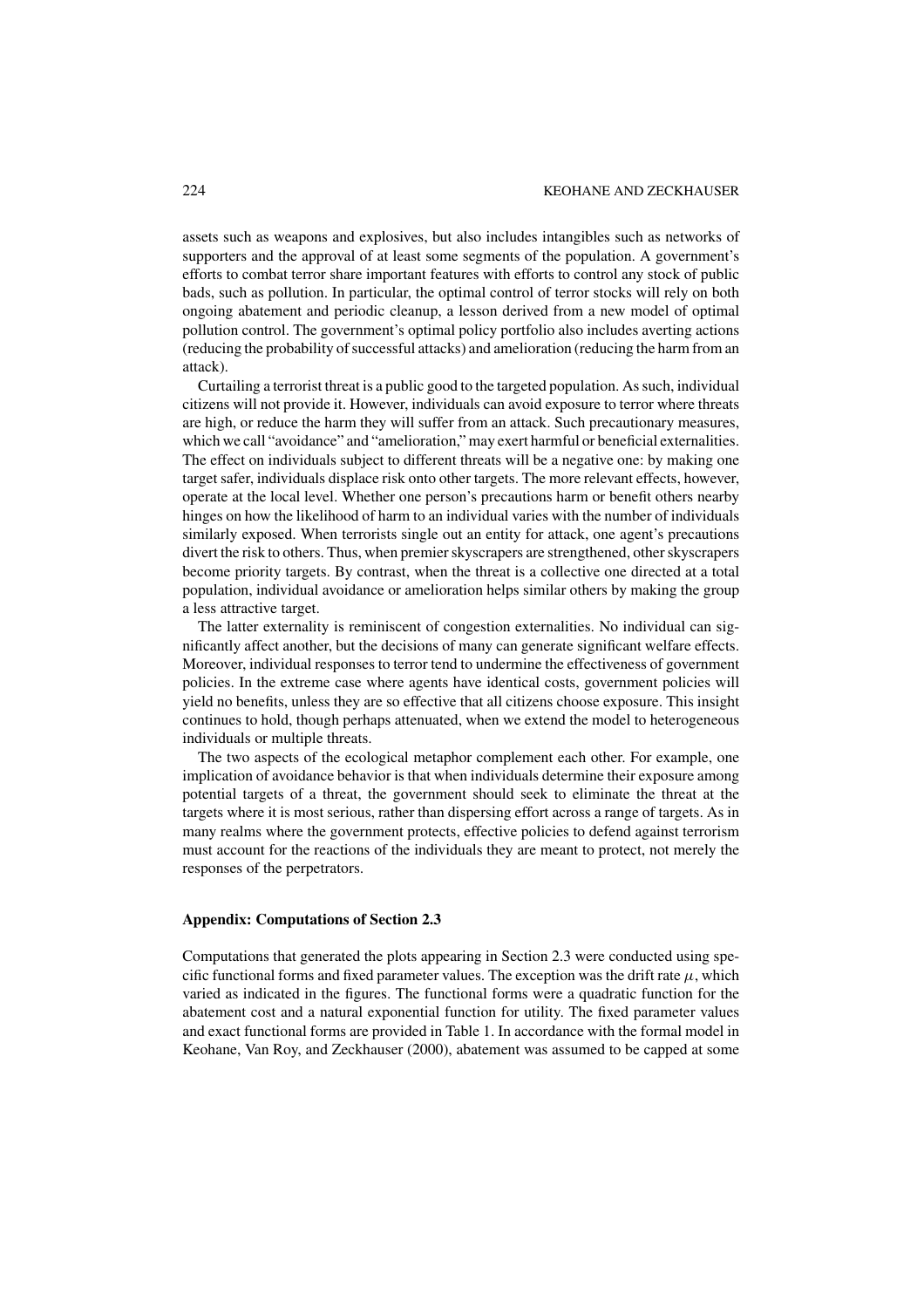| Table 1. Parameter values.          |                    |  |
|-------------------------------------|--------------------|--|
| $\sigma^2$<br>Variance              | 9                  |  |
| Discount rate<br>$\alpha$           | 0.005              |  |
| Utility<br>u(x)                     | $-e^{0.05(S-400)}$ |  |
| Abatement cost<br>c(q)              | $40q^2$            |  |
| Abatement ceiling<br>$\overline{a}$ | 20                 |  |
| <b>Restoration cost</b><br>C        | 13000              |  |
| <b>Restoration destination</b><br>S | 250                |  |

level (the "abatement ceiling"), although as explained in that paper the assumption of such a ceiling is done purely to simplify the analysis.

Value functions were computed via policy iteration on a "locally consistent" approximating Markov chain (see, e.g., Kushner and Dupuis, 1992). The program used to generate the plots was based on one written by Benjamin Van Roy.

## **Acknowledgments**

We thank Miriam Avins, Geoffrey Heal, Ed Kaplan, Robert Keohane, Thomas Schelling, and participants at the Faculty Seminar at the Kennedy School of Government and at the American Economic Association annual meetings for helpful comments. Some portions of our analysis, as noted below, draw heavily on models developed in conjunction with Benjamin Van Roy (environmental quality) and Luke Stein (terror avoidance).

# **Notes**

- 1. The most lasting work on this subject is Thomas Schelling's *The Strategy of Conflict* (1963), in part because of the breadth of its vision.
- 2. The definition of the term "terrorism" has itself been the subject of much dispute. We define terrorism as violence conducted by organized nonstate actors and directed against incidental civilian targets. By "incidental," we mean that victims of terror activity are anonymous from the terrorist's point of view. Of course, the physical objects of attack may be intrinsic to the terrorist's intent—e.g., the World Trade Center towers. Nonetheless, the particular identities of the human victims are incidental to the terrorist. This distinguishes terrorism from, say, gang warfare.

For an alternative definition, see Schmid and Jongman (1988, p. 28), who put greater emphasis on motive, distinguishing intimidation, coercion, and propaganda as the primary goals of terrorists.

- 3. Deterrence may remain effective against state *sponsors* of terror organizations, such as the Taliban regime in Afghanistan. The practical significance of such deterrence, however, is limited by the difficulty of marshalling enough evidence of a state's involvement in terrorism to justify attacking it.
- 4. Although it is tangential to the thrust of our argument, one can note that while "Nature" is nonstrategic, the firms that emit pollution are not—although they may well be uncoordinated in their responses to regulation.
- 5. The contrast between the perpetrators of the two major successful acts of terrorism on United States soil illustrates this point. The Oklahoma City bombing was the product of a simple organization with limited resources, while the September 11th attacks were the work of a deep-rooted and well-funded network of terrorists with worldwide reach. At the same time, these disparities in resources are reflected not only in the magnitude of the attacks but more importantly in their aftermath. Al Qaeda's vastly greater resources make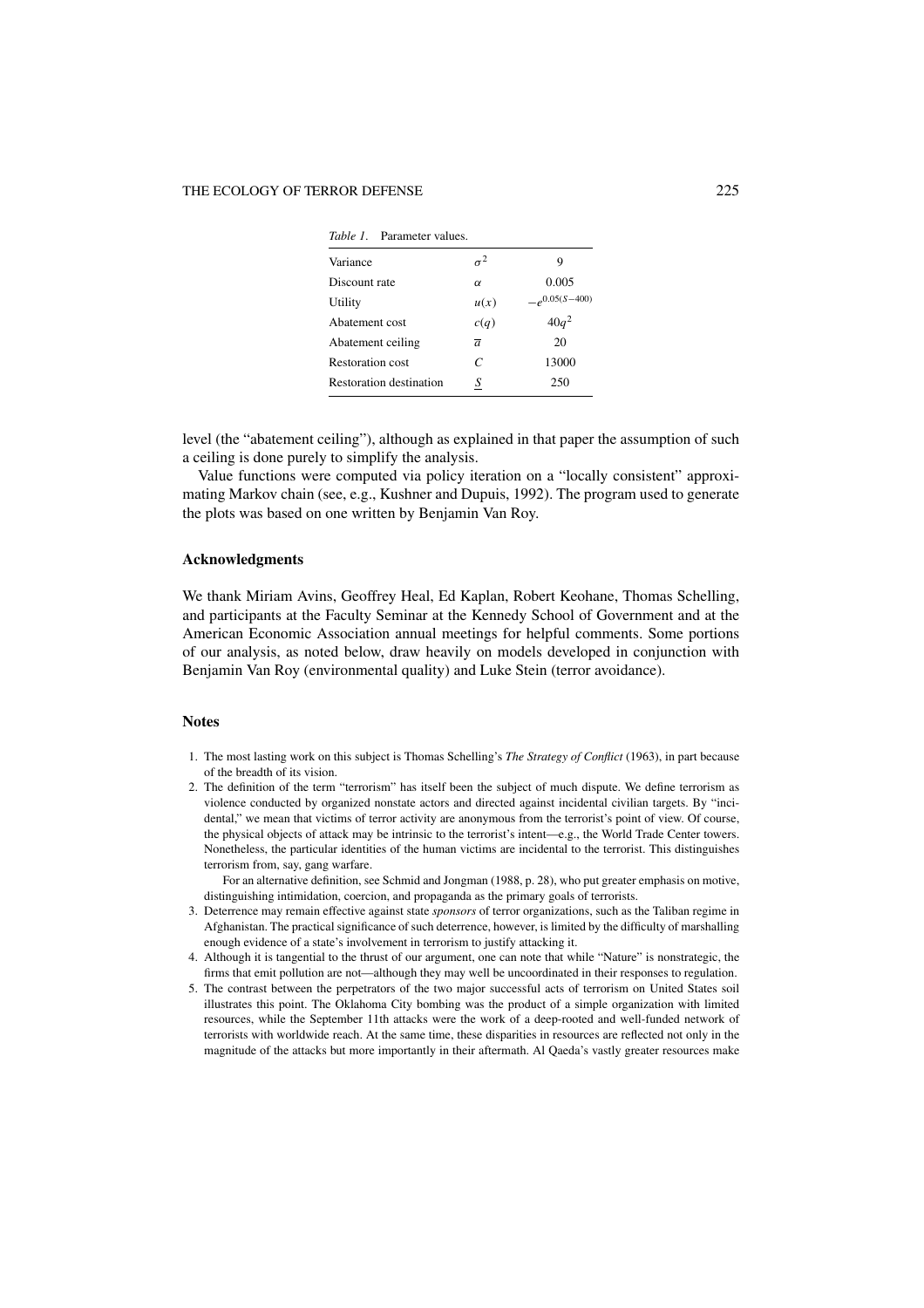it a continuing threat, while the homegrown terrorism of Timothy McVeigh appears to represent minimal continuing expected danger.

- 6. Of course, motives may be mixed. Part of the impetus behind the U.S. invasion of Afghanistan may have been raw retaliation against aggression and its supporters. But the systematic attempts to bomb empty caves and raze deserted training camps (not to mention the ongoing efforts to uncover and disrupt the Qaeda network) are defensive actions to make the next attack less likely or less damaging in expectation.
- 7. Indeed, videotape footage of Osama bin Laden indicates that even Al Qaeda were unsure of the scale of their attacks on the World Trade Center—i.e., whether the towers themselves would actually fall. If the September 11th attacks were the "worst case scenario," the 1993 bombing of the trade center fizzled by comparison; although there were casualties, the effects were presumably less than intended and, one imagines, less than they might have been under slightly different circumstances.
- 8. A terror stock also induces anxiety in the target population about potential attacks. At least for modest levels of the terror stock, anxiety may be significant relative to the CE loss. Moreover, the "anxiety cost" may well exhibit *decreasing* returns to scale as a function of the stock of terror capacity. A 5% probability of a "dirty bomb" being detonated in Manhattan may cause almost as much worry as a 25% probability. Stein (2002) contemplates the implications of concavity in the cost function for anxiety.
- 9. Our results require a less stringent condition. Even if the expected loss function loses convexity in some range when some absolute measure of the stock is used, a rescaling may be available that restores the required convex shape. The potential difficulty lies in simultaneously preserving the assumed concavity of the cost function for reducing the terror stock (i.e., economies of scale). As long as the underlying loss function is not too far from convex, and the underlying cost of terror reduction function is sufficiently concave, such a rescaling will be possible. To illustrate, it is straightforward to show that a logarithmic rescaling of the stock will restore the conditions we impose as long as  $-\frac{L''}{L'} < \frac{1}{S} < -\frac{C''}{C'}$  over the relevant range of *S*, where *C'* and  $C''$  are the first and second partial deriatives of the cost of stock reduction with respect to the initial stock. (Note that in the text we assume for simplicity that *C* is constant, but we allow for the case of a concave cost function.) Here  $-\frac{L''}{L'}$ , for example, is a conventional measure of the curvature of the loss function.
- 10. Our discussion here draws on many motivating examples from recent campaigns against terror—in particular, those conducted by the United States and its allies against Al Qaeda, and by Israel against Palestinian terrorists. It is important to stress that these are meant as *examples* to illustrate our framework, rather than as particular models for action. We are interested here in the optimal tradeoff between controlling stocks and flows of terror capacity. We make no claim that the particular examples cited represent "optimal" actions.
- 11. Amelioration efforts by governments raise similar issues as the individual precautions discussed in Section 3. Public efforts to reduce the harm associated with a particular type of attack may diminish the likelihood of such an attack taking place. But such efforts may also make other types of attack more probable—an effect we term "displacement" below.
- 12. In this respect, slowing recruitment is like pulling out weeds: the first  $70\%$  are much easier to get than the last 30%.
- 13. Note that *S* might be well above zero: as the stock becomes smaller and smaller, at some point further reductions may become prohibitively expensive (that is, although economies of scale in restoration prevail over most of the range, marginal costs may start to increase as the stock approaches zero).
- 14. There are also instructive parallels between our model and models of optimal savings when investments exhibit economies of scale; see Dixit, Mirrlees, and Stern (1975).
- 15. This and other figures in this section are based on simulation programs written by Benjamin Van Roy. Full parameter values and other details are described in the appendix.
- 16. We set aside the question of whether action will be taken multilaterally or by individual states. While that issue is a crucial one, we now wish to consider an even more fundamental distinction—between measures taken by a centralized authority that affect the terror threat for an entire population, and measures taken by individuals within that population.
- 17. Like averting actions by government, avoidance by individuals reduces the likelihood of an attack. For clarity, and because the concepts are slightly distinct even beyond their scale, we use different terms for the individual and government actions.
- 18. Thus, we will consider threats against skyscrapers as a *class,* rather than against any individual building. The virtues of the generic approach will be apparent when we classify the externalities. From the perspective of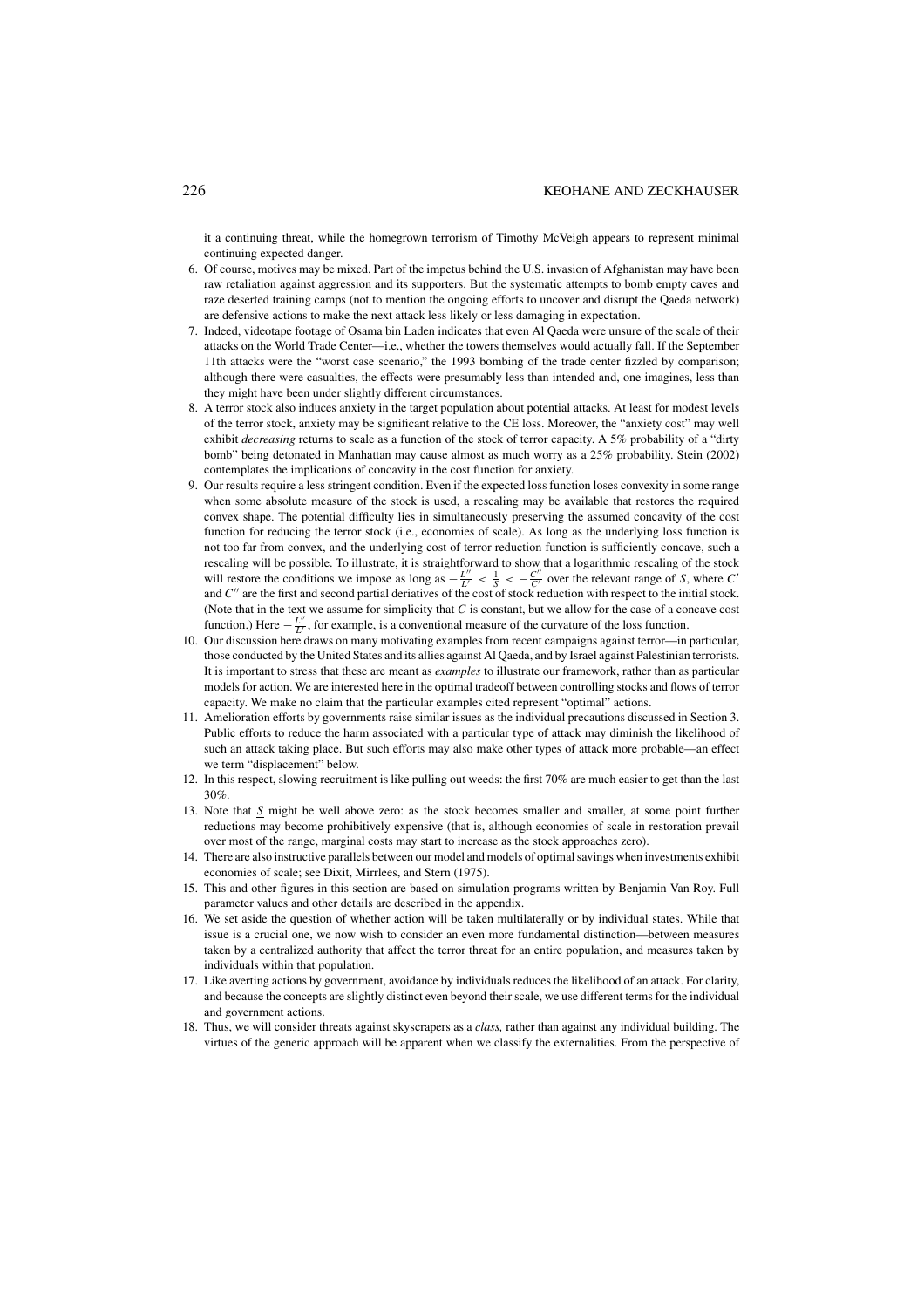the owner of a skyscraper, a building is one of several individual entities that are all subject to the same type of threat—just as a car parked on a city street may be one of several in the same neighborhood that is at risk of being stolen.

19. Atomic bomb shelters provide another example of amelioration, albeit from an era of very different threats.

- 20. See the *New York Times* article by Glanz and Lipton (2002). Means of hardening buildings against terrorist attack have been explored systematically by the National Research Council (1995).
- 21. Note that the negative avoidance externality here hinges on the building reinforcements being *known* to the terrorist. Otherwise, such measures could not divert an attack from a particular building, although they might discourage an attack on skyscrapers as a whole. Indeed, the owner of the Citigroup Building was presumably not upset to have his project displayed prominently in newspaper reports, since an aura of invulnerability will enhance the building's protection. On the other hand, it might be in the public interest to keep secret the identities of buildings that have been hardened, in order to reduce the diversion effect relative to discouragement.

Hence avoidance, and the diversion effect that may result, require that the terrorist or criminal discern and act upon the identity of the individual(s) taking a precaution. Unidentifiable measures can only be amelioration.

The importance of precautions against attack being "observable" has been noted in the literature on crime prevention (Shavell, 1991; Ayres and Levitt, 1998). For example, a car alarm must be visible to divert thieves. The term "identifiable" seems more apt than "observable," however. The use of such hidden measures as Lojack homing devices must be "observable" in the aggregate for their use to have any preventive effect at all. Similarly, in our model of precautions against terror, individual avoidance (by leaving a city, for example, or switching modes of transportation) may often be observable in principle, but the identities of the individuals are irrelevant to the terrorist: only the aggregate level of avoidance matters.

- 22. Externalities similar to those we discuss arise from crime prevention. Individual precautions against crime may discourage crime in general, divert crime onto neighboring victims, or displace criminals to other areas. Indeed, our terms "diversion" and "displacement" are taken from the literature on the economics of crime and its prevention. What we call "discouragement" is referred to in that literature as "deterrence"; we prefer the former term because deterrence connotes a threat of punishment. On the deterrence and diversion effects, see the articles by Shavell (1991), and Hui-wen and Png (1994). On displacement, see Ayres and Levitt (1998) and the articles cited therein. Clotfelter (1978) is generally credited with initiating this line of literature.
- 23. Amelioration exerts both discouragement and displacement effects, since a reduction in  $h_{it}$  unequivocally reduces  $\sum_i p_{i|t} h_{it}$ . In general, however, avoidance has these effects only for collective threats, where one individual's reduction in  $p_{i|t}$  from one to zero leaves the values of  $p_{i|t}$  unaffected for all other individuals *j*.
- 24. This section has benefited greatly from the work of Luke C.D. Stein in his Harvard College A.B. Thesis titled "The Ecology of Terror Avoidance: Individual Responses and Group Consequences" (2002), for which both authors were advisors.
- 25. Whether a threat is collective or concentrated may depend on whose perspective is taken. The attack on the World Trade Center was a collective threat from the point of view of individual workers and the firms that employed them; similarly, the continuing danger of airborne attacks on major cities constitutes a collective threat. From the perspective of individual building owners, on the other hand, an airplane flying into a skyscraper appears as a concentrated threat, as already noted. Because our analysis focuses on responses by individuals, there is no contradiction in characterizing the same event as a collective threat to some of its potential victims and a concentrated threat to others.
- 26. Although one might argue that a corporation could choose a location along a continuous spectrum of urbanization, in practical terms the terrorist threat facing large cities such as New York is qualitatively different than that facing smaller cities or suburbs; hence the relevant choice is the discrete one of whether or not to locate in a city.
- 27. In particular, the model below could be applied to amelioration by first defining population 1 as those individuals lacking the protection offered by the amelioration measure, and population 0 as protected individuals. Then let  $a_0$  denote the cost of amelioration, and normalize the harm suffered by protected individuals to be zero (equivalently, let  $h_1$  denote the difference in harm between the two locations). The model then goes through exactly as in the case of avoidance.
- 28. In formal terms, one could introduce the bias identified by Kahneman and Tversky into our model by distinguishing the subjective perception of the probability of an attack, say  $\pi^s$ , from the actual probability  $\pi$ .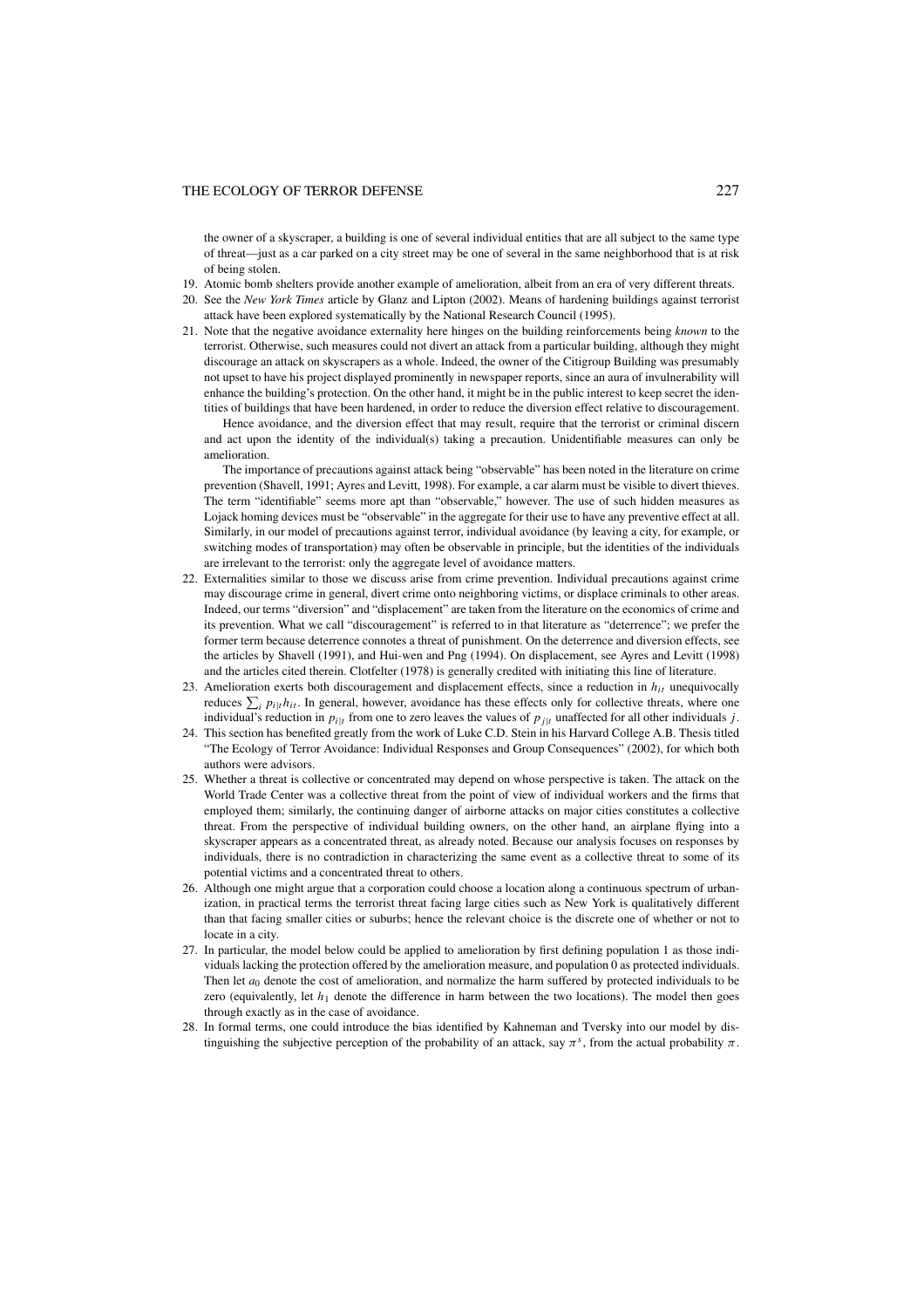Equilibrium would then go through as before with  $\pi^s$  substituted for  $\pi$ . The implications of the avoidance externality for social welfare would evidently depend on the divergence between  $\pi$  and  $\pi^s$ .

29. The assumption that terrorists maximize expected damages may apply over some but not all of the range of possible harm. For example, a terrorist may be unwilling to cause damages beyond some ceiling, but prefers to inflict as much harm as possible up to that level. In this case, our model would apply to the set of threats that fall below the terrorist's self-imposed ceiling.

Indeed, this may fit the case of Al Qaeda. Top Qaeda leaders said in interviews with Al Jazeera that they considered but rejected attacking nuclear facilities for fear that they would "get out of hand." It is possible that they feared that such an attack would violate an unspoken "nuclear taboo." On the other hand, they have not ruled out targeting nuclear plants in the future. Moreover, Al Qaeda clearly sought to inflict enormous harm on the United States on September 11th.

- 30. One might still claim that the value of an attack on the Super Bowl lies in the value of the "spectacle" witnessed by billions of television viewers, rather than in the tens of thousands that would be killed in the stadium. But the value of the spectacle would be much reduced if the stands were empty (as would be the case if the authorities, anticipating a possible attack, closed the event to live spectators).
- 31. In his call to arms in February 1998, entitled "Jihad Against Jews and Crusaders," Osama bin Laden declared that "The ruling to kill the Americans and their allies—civilians and military—is an individual duty for every Muslim who can do it in any country in which it is possible to do it . . . We—with Allah's help—call on every Muslim who believes in Allah and wishes to be rewarded to comply with Allah's order to kill the Americans and plunder their money wherever and whenever they find it." English translation posted by the Federation of American Scientists at http://www.fas.org/irp/world/para/docs/980223-fatwa.htm (accessed September, 2002).
- 32. By our normalization of the population to unity, this is also the *total* welfare loss.
- 33. In terms of our prior typology, this simple model explores only the local discouragement effect of avoidance. With only one threat, the displacement effect cannot arise. We return to the global externality when we discuss the cases of multiple locations and modes of attack.
- 34. The derivative of the expected loss function is  $L'(n_1) = \pi(n_1)h_1 + n_1\pi'(n_1)h_1 a_0$ , which equals  $n_1^*\pi'(n_1^*)h_1$ at the equilibrium level of exposure. This is positive, by the assumption that  $\pi$  is increasing in the number of people exposed. Increases in exposure, meanwhile, are clearly welfare-reducing, since  $\pi(n_1)h_1 > a_0$  for all  $n_1 > n_1^*$ .
- 35. That is, government actions must shift the probability-of-attack function  $\pi(n_1)$  far enough that the expected loss from exposure is less than the cost of avoidance when everyone is exposed: i.e.,  $\pi(1) < a_0$ .
- 36. Of course, there are myriad other considerations involved. Strict attention to the implications of avoidance externalities might suggest subsidizing the movement of large firms out of cities; but such a policy would exacerbate other externalities associated with actual congestion and sprawl, and would ignore the considerable positive effects of conglomeration.
- 37. Note that in this case individual amelioration, like avoidance, creates a positive externality by reducing the likelihood of attack. But these external benefits (along with the individual benefits from amelioration) are dissipated in equilibrium, as individuals who were formerly avoiding the threat now respond to the lower likelihood of attack by exposing themselves to it. Hence although amelioration is inefficiently low for any *fixed* level of exposure, a marginal increase in amelioration (on the intensive margin) will be offset by an increase in exposure (on the extensive margin).
- 38. Of course, this does not imply that the optimum is the same in the heterogeneous-agent case as it is when agents are identical. On the contrary, for a given probability-of-attack function  $\pi(n_1)$ , it is straightforward to show that the optimal level of exposure will be higher with heterogeneous agents (and hence closer to the equilibrium level), since avoidance is more expensive on the margin.
- 39. There may be some locations that are so easily attacked that no one will locate there.

## **References**

Arrow, Kenneth J., Theodore Harris, and Jacob Marschak. (1951). "Optimal Inventory Policy," *Econometrica* 19, 250–272.